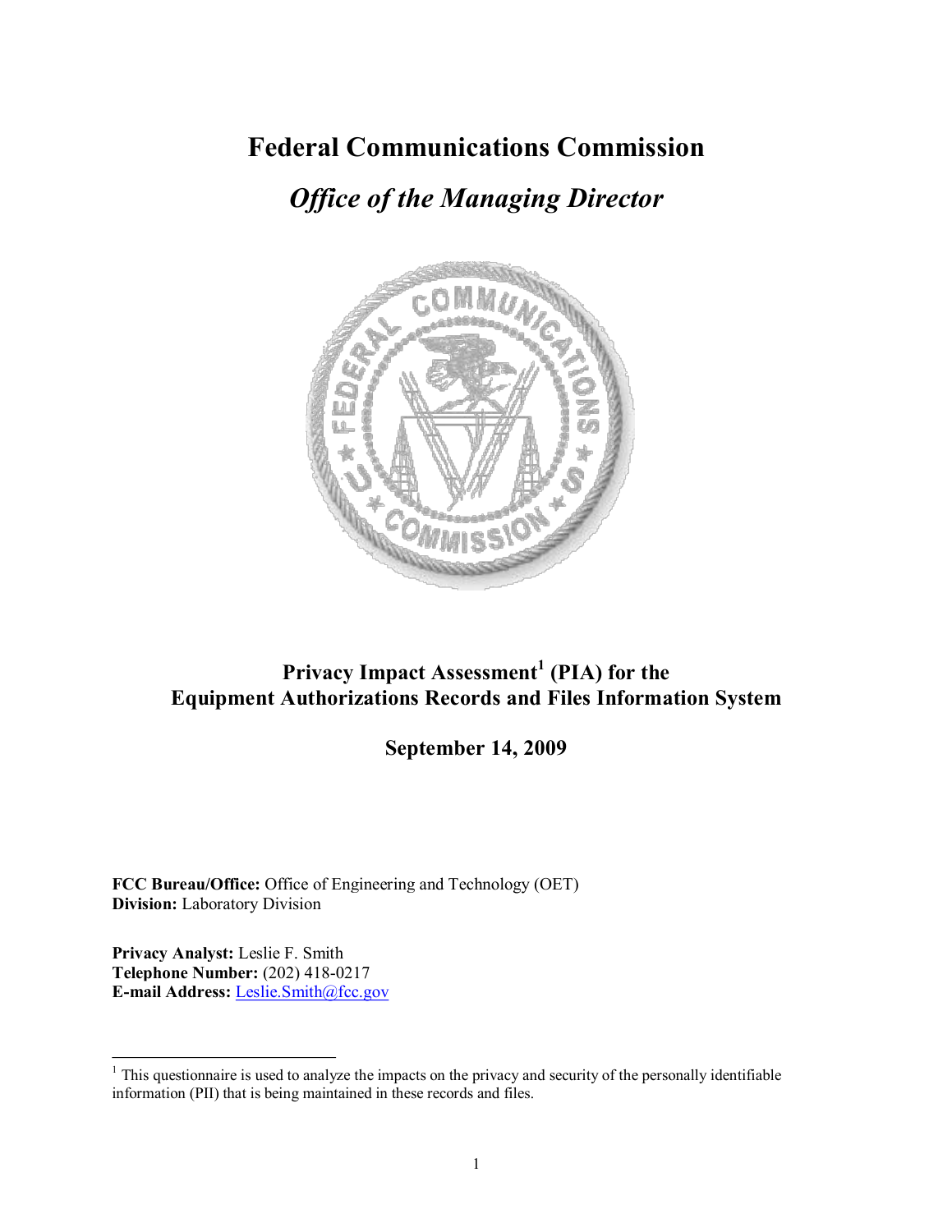The *Privacy Act of 1974*, as amended, 5 C.F.R. 552a, requires Federal agencies to take special measures to protect personal information about individuals when the agencies collect, maintain, and use such personal information.

Having established through the **Privacy Threshold Analysis (PTA)** that this information system contains information about individuals, *e.g.*, personally identifiable information (PII), it is important that when the FCC makes changes to such an information system, the FCC then analyzes:

- (a) What changes are being made to the information that the system presently collects and maintains; and/or
- (b) What new information will be collected and maintained to determine the continuing impact(s) on the privacy of the individuals.

The Privacy Impact Assessment template's purpose is to help the bureau/office to evaluate the changes in the information in the system and to make the appropriate determination(s) about how to treat this information, as required by the Privacy Act's regulations.

#### **Section 1.0 Information System's Contents:**

1.1 Status of the Information System:

New information system—Implementation date:

 $\boxtimes$  Revised or upgraded information system—Revision or upgrade date: March 2009

If this system is being revised—what will be done with the newly derived information:

- $\boxtimes$  Placed in existing information system—Implementation Date: March 2009
- Placed in new auxiliary/ancillary information system—Date:
- $\Box$  Other use(s)—Implementation Date:

Please explain your response:

The Office of Engineering and Technology (OET) is making various revisions to the Equipment Authorization Records and Files information system that is covered by the system of records notice (SORN) FCC/OET-2, "Equipment Authorization Records and Files." OET has upgraded parts of this information system and added a routine use, "breach notification," as required by OMB Memorandum M-07-16 (May 22, 2007).

- 1.2 Has a Privacy Threshold Analysis (PTA) been done?
	- Yes

Date:

 $\boxtimes$  No

If a Privacy Threshold Analysis has not been done, please explain why not:

This system of records notice (SORN) predates the OMB requirements contained in OMB Memorandum M-03-22 (September 22, 2003) that created the Privacy Impact Assessment.

If the Privacy Threshold Analysis (PTA) has been completed, please skip to Question 1.15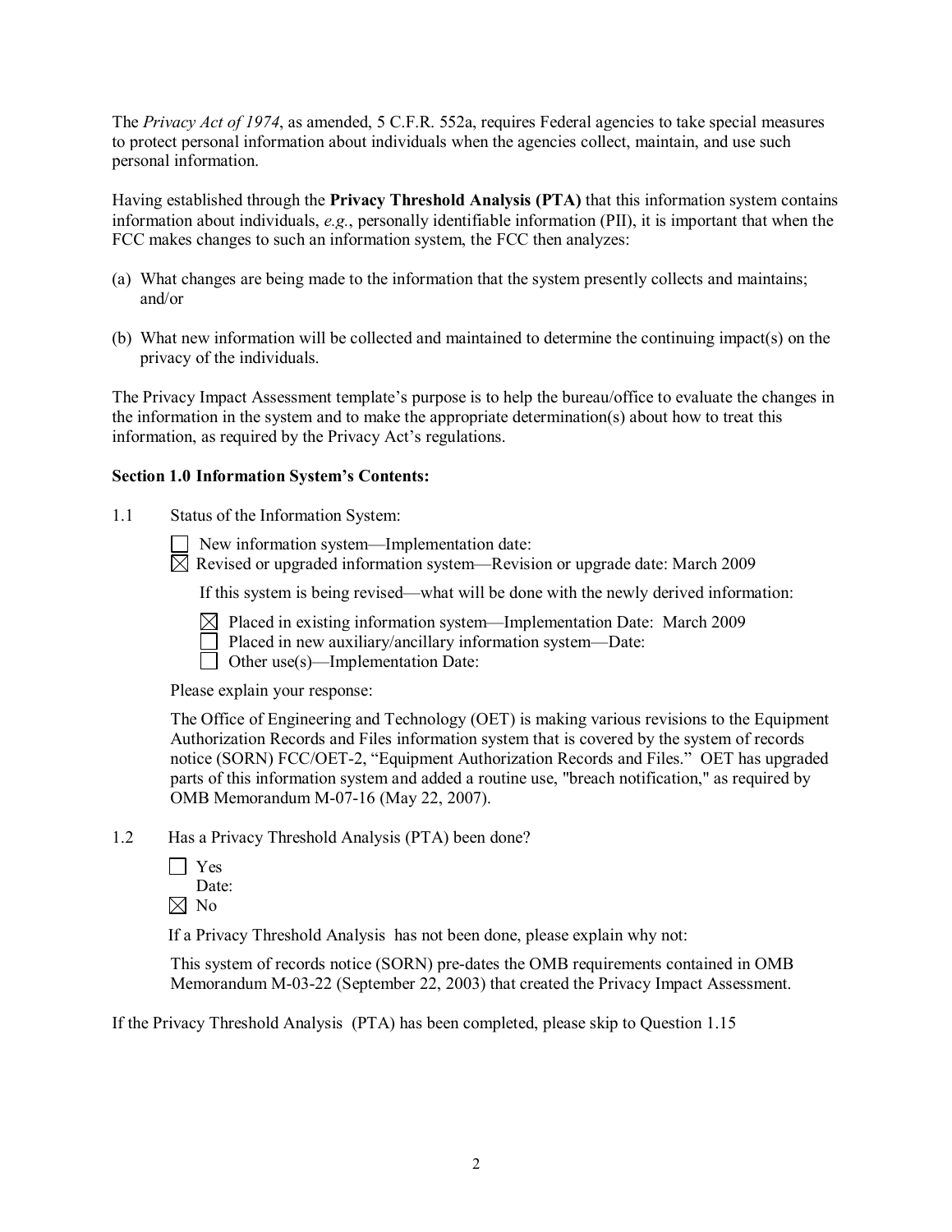1.3 Has this information system, which contains information about individuals, *e.g.*, personally identifiable information (PII), existed under another name, *e.g.*, has the name been changed or modified?

Yes  $\overline{\boxtimes}$  No

If yes, please explain your response:

The Equipment Authorization Records and Files information system has never existed under another name nor has the name been changed since this SORN was published in the *Federal Register* on April 5, 2006.

1.4 Has this information system undergone a "substantive change" in the system's format or operating system?

Yes  $\boxtimes$  No

If yes, please explain your response:

The staff in the Office of Engineering and Technology (OET) has updated the operating system, *etc*., for the Equipment Authorization Records and Files information system.

If there have been no such changes, please skip to Question 1.6.

1.5 Has the medium in which the information system stores the records or data in the system changed from paper files to electronic medium (computer database); or from one electronic information system to another, *i.e.*, from one database, operating system, or software program, *etc.*?

| r. |  |
|----|--|
|    |  |

If yes, please explain your response:

1.6 Has this information system operated as part of another information system or was it linked to another information system:

Yes  $\Box$  No

If yes, please explain your response:

The Equipment Authorization Records and Files information system, including the personally identifiable information (PII) covered by FCC/OET-2, "Equipment Authorization Records and Files" SORN, is a "stand alone" information system. It is also linked to the following FCC information systems:

- (1) Commission Registration System (CORES) through which individuals (and other entities, *i.e.*, businesses, institutions, and state and local governments, *etc*.) register with the Commission to obtain their FCC Registration Number (FRN) that is required to do business with the Commission; and
- (2) Revenue Accounting Management Information System (RMIS) through which registrants submit their payments and fees for application forms, licenses, transfers, special temporary authorities (STAs), equipment authorizations, *etc.* .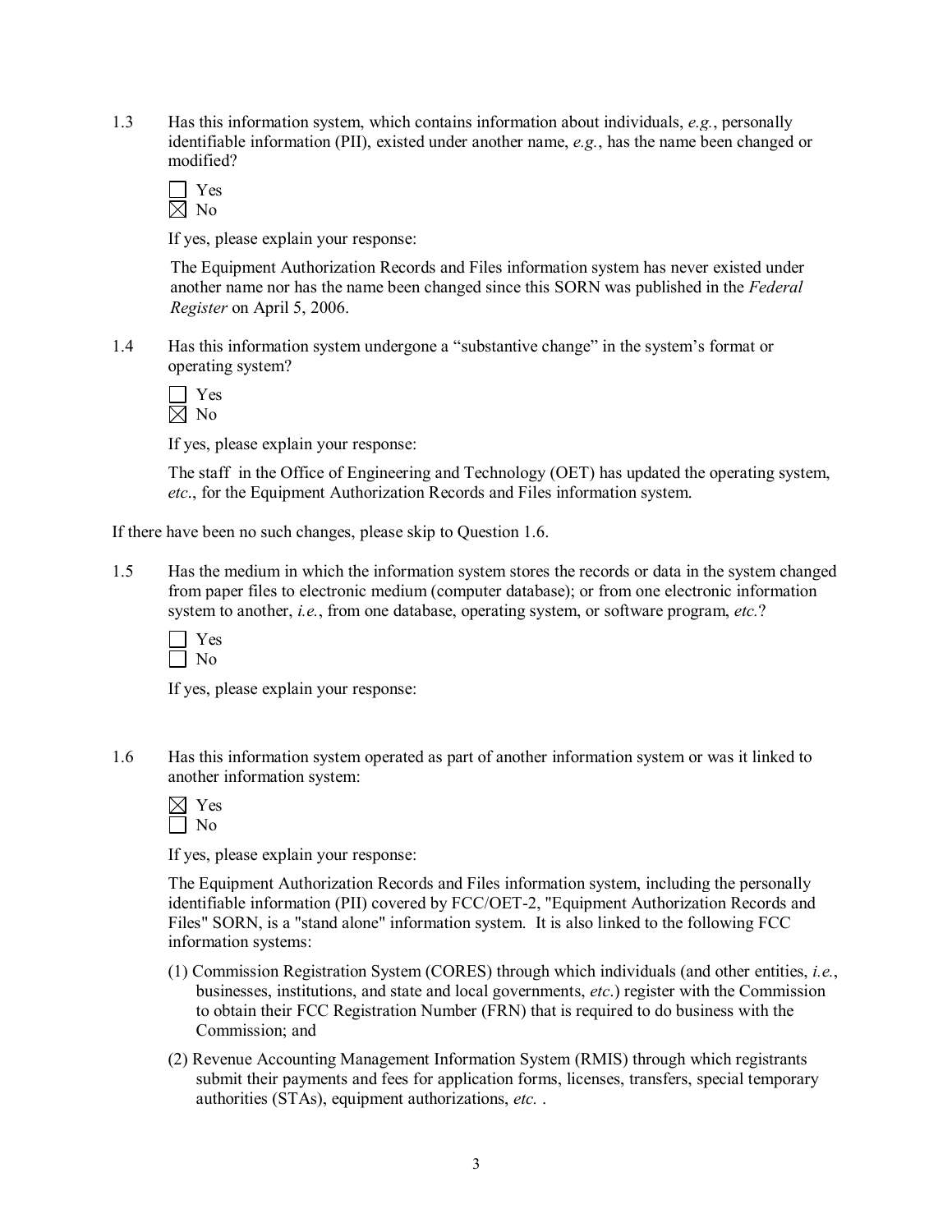If the information system is not part of, nor linked to another information system, please skip to Question 1.8

1.7 If so, was it operated by another bureau/office or transferred from another Federal agency to the FCC?

| - |
|---|
|   |

Please explain your response:

1.8 What information is the system collecting, analyzing, managing, storing, transferring, *etc.*:

## **Information about FCC Employees:**

| No FCC employee information                                                              |
|------------------------------------------------------------------------------------------|
| FCC employee's name                                                                      |
| Other names used, <i>i.e.</i> , maiden name, etc.                                        |
| FCC badge number (employee ID)                                                           |
| <b>SSN</b>                                                                               |
| Race/Ethnicity                                                                           |
| Gender                                                                                   |
| U.S. Citizenship                                                                         |
| Non-U.S. Citizenship                                                                     |
| Biometric data                                                                           |
| Fingerprints                                                                             |
| Voiceprints                                                                              |
| Retina scans/prints                                                                      |
| Photographs                                                                              |
| Other physical information, <i>i.e.</i> , hair color, eye color, identifying marks, etc. |
| Birth date/age                                                                           |
| Place of birth                                                                           |
| Medical data                                                                             |
| Marital status                                                                           |
| Spousal information                                                                      |
| Miscellaneous family information                                                         |
| Home address                                                                             |
| Home address history                                                                     |
| Home telephone number(s)                                                                 |
| Personal cell phone number(s):                                                           |
| Personal fax number(s)                                                                   |
| Personal e-mail address(es):                                                             |
| Emergency contact data:                                                                  |
| Credit card number(s)                                                                    |
| Driver's license                                                                         |
| Bank account(s)                                                                          |
| FCC personal employment records                                                          |
| Military records                                                                         |
| Financial history                                                                        |
| Foreign countries visited                                                                |
| Law enforcement data                                                                     |
| Background investigation history                                                         |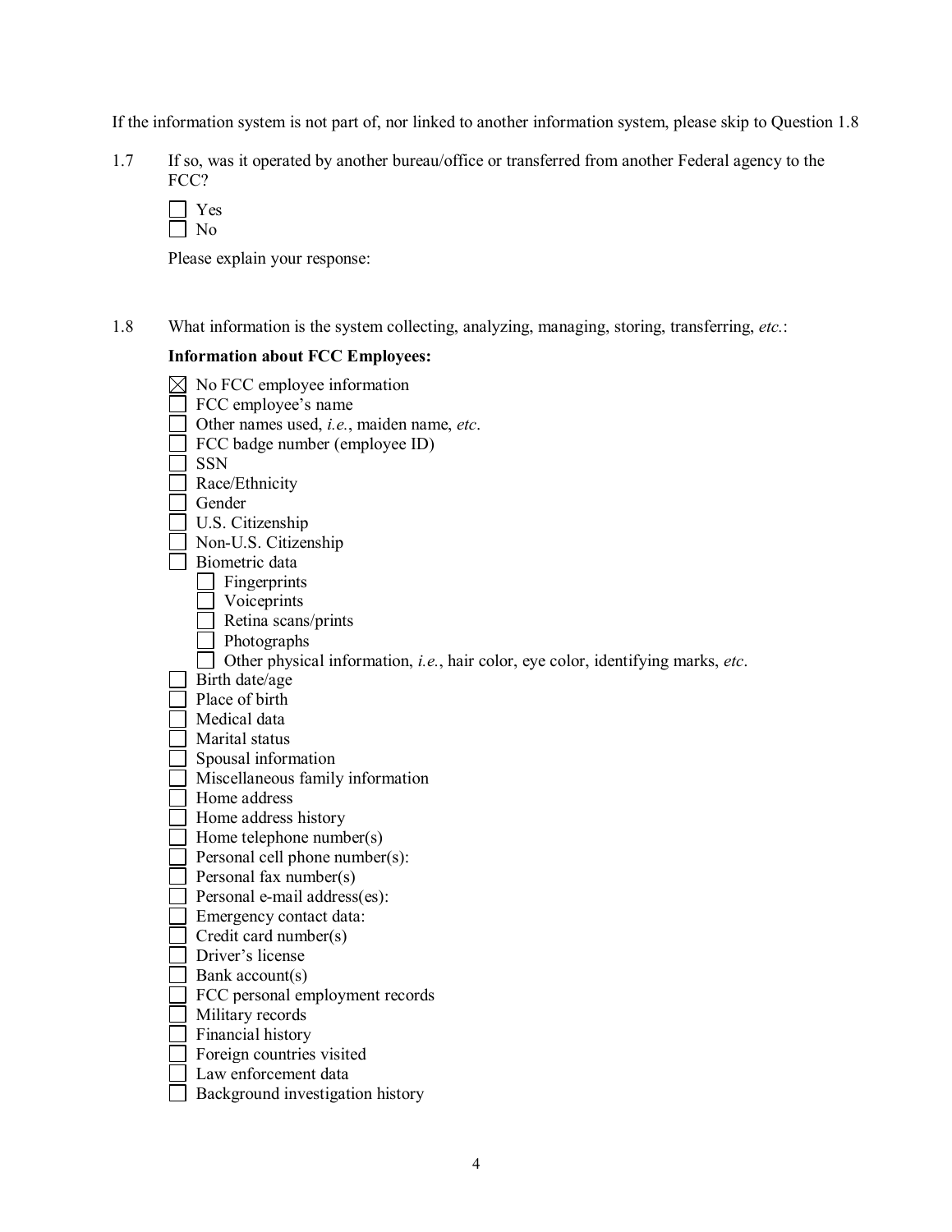National security data

Communications protected by legal privileges

Digital signature

Other information:

# **Information about FCC Contractors:**

| No FCC contractor information                                                    |
|----------------------------------------------------------------------------------|
| Contractor's name                                                                |
| Other name(s) used, <i>i.e.</i> , maiden name, <i>etc.</i>                       |
| FCC Contractor badge number (Contractor ID)                                      |
| <b>SSN</b>                                                                       |
| U.S. Citizenship                                                                 |
| Non-U.S. Citizenship                                                             |
| Race/Ethnicity                                                                   |
| Gender                                                                           |
| Biometric data                                                                   |
| Fingerprints                                                                     |
| Voiceprints                                                                      |
| Retina scans/prints                                                              |
| Photographs                                                                      |
| Other physical information, i.e., hair color, eye color, identifying marks, etc. |
| Birth date/Age                                                                   |
| Place of birth                                                                   |
| Medical data                                                                     |
| Marital status                                                                   |
| Spousal information                                                              |
| Miscellaneous family information                                                 |
| Home address                                                                     |
| Home address history                                                             |
| Home telephone number(s)                                                         |
| Personal cell phone number(s):                                                   |
| Personal fax number(s)                                                           |
| Personal e-mail address(es):                                                     |
| Emergency contact data:                                                          |
| Credit card number(s)                                                            |
| Driver's license number(s)                                                       |
| Bank account(s)                                                                  |
| Non-FCC personal employment records                                              |
| Military records                                                                 |
| Financial history                                                                |
| Foreign countries visited                                                        |
| Law enforcement data                                                             |
| Background investigation history                                                 |
| National security data                                                           |
| Communications protected by legal privileges                                     |
| Digital signature                                                                |
| Other information:                                                               |
|                                                                                  |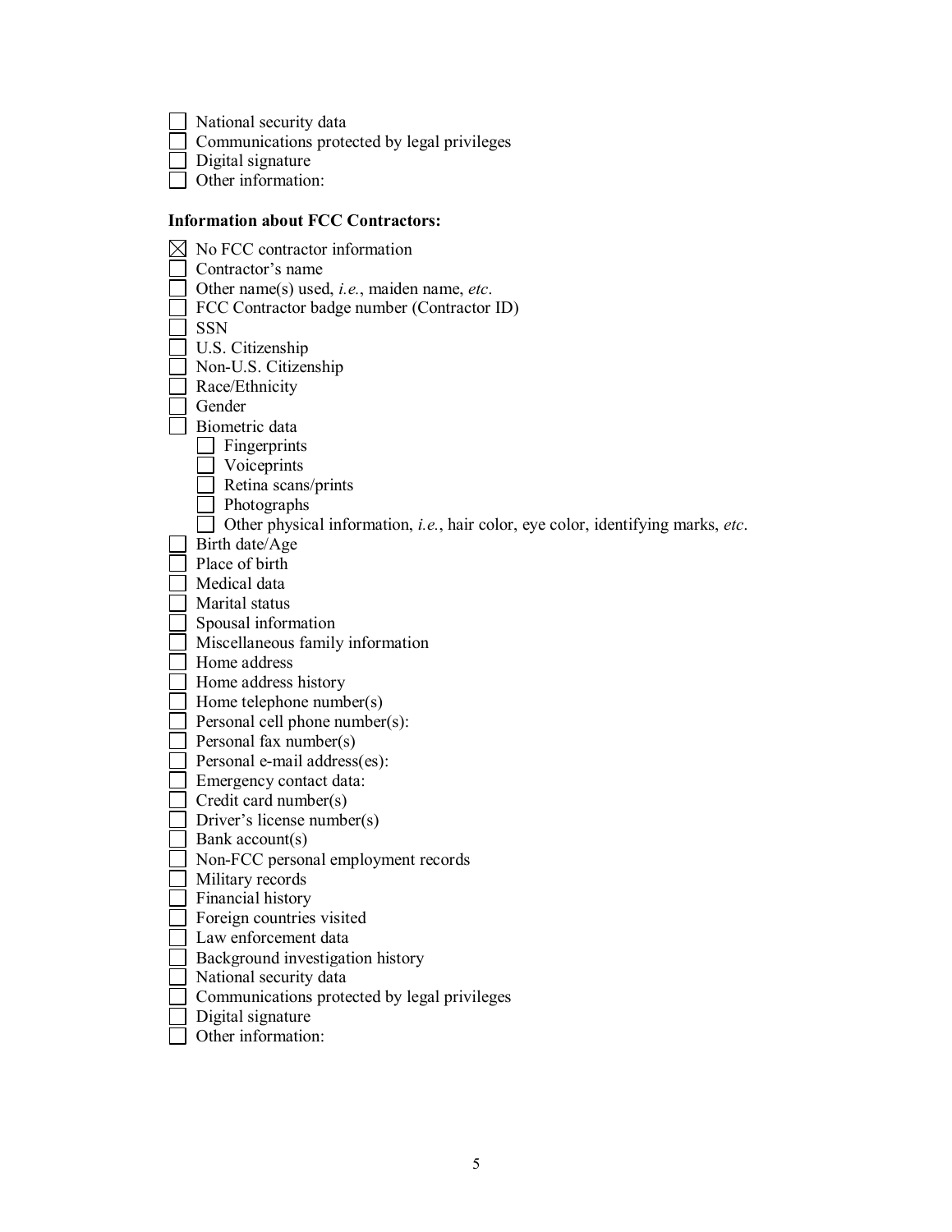**Information about FCC Volunteers, Visitors, Customers, and other Individuals:**

Not applicable  $\boxtimes$  Individual's name: Other name(s) used, *i.e.*, maiden name, *etc*.  $\Box$  FCC badge number (employee ID)  $\Box$  SSN: Race/Ethnicity Gender  $\overline{\phantom{a}}$  Citizenship Non-U.S. Citizenship Biometric data  $\Box$  Fingerprints  $\Box$  Voiceprints  $\Box$  Retina scans/prints Photographs □ Other physical information, *i.e.*, hair color, eye color, identifying marks, *etc*. Birth date/Age: Place of birth  $\Box$  Medical data Marital status Spousal information Miscellaneous family information  $\boxtimes$  Home address  $\Box$  Home address history  $\overline{\boxtimes}$  Home telephone number(s)  $\boxtimes$  Personal cell phone number(s):  $\boxtimes$  Personal fax number(s)  $\boxtimes$  Personal e-mail address(es):  $\Box$  Emergency contact data:  $\Box$  Credit card number(s) Driver's license number(s)  $\Box$  Bank account(s) Non-FCC personal employment records  $\Box$  Military records  $\Box$  Financial history  $\Box$  Foreign countries visited **Law** enforcement data Background investigation history National security data Communications protected by legal privileges  $\Box$  Digital signature  $\boxtimes$  Other information: Individuals who file FCC Form 731 and supporting exhibits and related documentation, *i.e.*, test reports and supporting documentation that demonstrate compliance with the technical rules for license transmitters and unlicensed devices in the Radio Frequency (RF) spectrum as required by 47 C.F.R. Parts 2, 15 and 18 of FCC rules, and certain licensed service regulations.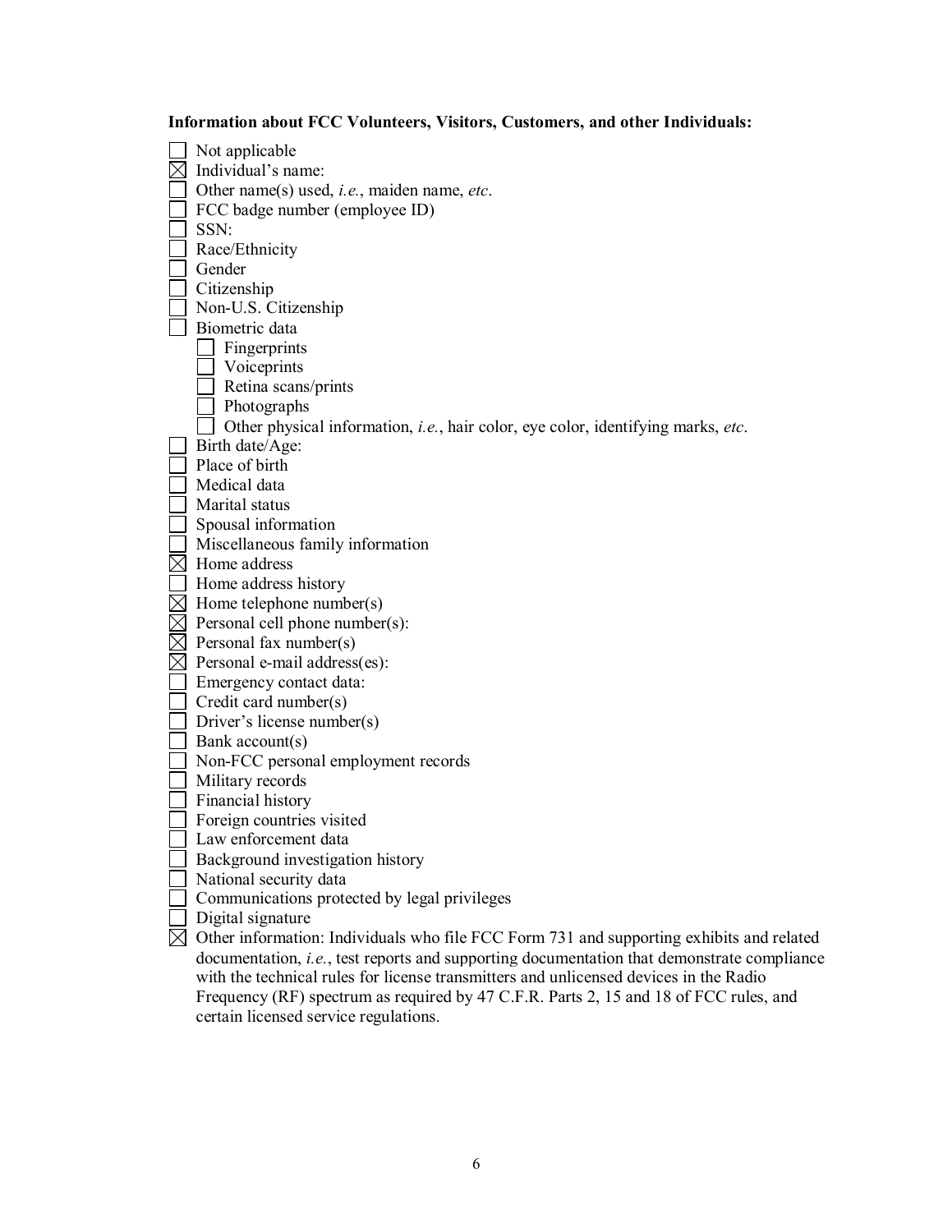#### **Information about Business Customers and others (usually not considered "personal information"):**

 $\Box$  Not applicable  $\boxtimes$  Name of business contact/firm representative, customer, and/or others Race/Ethnicity Gender  $\Box$  Full or partial SSN:  $\Box$  Business/corporate purpose(s) Other business/employment/job description(s) Professional affiliations  $\boxtimes$  Business/office address  $\Box$  Intra-business office address (office or workstation)  $\boxtimes$  Business telephone number(s)  $\overline{\boxtimes}$  Business cell phone number(s)  $\boxtimes$  Business fax number(s) Business pager number(s)  $\boxtimes$  Business e-mail address(es) Bill payee name  $\Box$  Bank routing number(s)  $\Box$  Income/Assets  $\Box$  Web navigation habits Commercially obtained credit history data  $\Box$  Commercially obtained buying habits  $\Box$  Credit card number(s)  $\Box$  Bank account(s)  $\boxtimes$  Other information: Businesses that file FCC Form 731 and supporting exhibits and related documentation, *i.e.*, test reports and supporting documentation that demonstrate compliance with the technical rules for license transmitters and unlicensed devices in the Radio Frequency (RF) spectrum as required by 47 C.F.R. Parts 2, 15 and 18 of FCC rules, and certain licensed service regulations.

1.9 What are the sources for the information that you are collecting:

Personal information from FCC employees:

- Personal information from FCC contractors:
- $\boxtimes$  Personal information from non-FCC individuals and/or households: Individuals who have filed FCC Form 731, who may have included PII in their filings.
- $\boxtimes$  Non-personal information from businesses and other for-profit entities: Self-employed and other individuals, *e.g*., consultants, entrepreneurs, *etc.*, who file FCC Form 731, who may have included PII in their filings.
- $\Box$  Non-personal information from institutions and other non-profit entities:
- $\Box$  Non-personal information from farms:
- $\Box$  Non-personal information from Federal Government agencies:
- $\Box$  Non-personal information from state, local, or tribal governments:
- Other sources: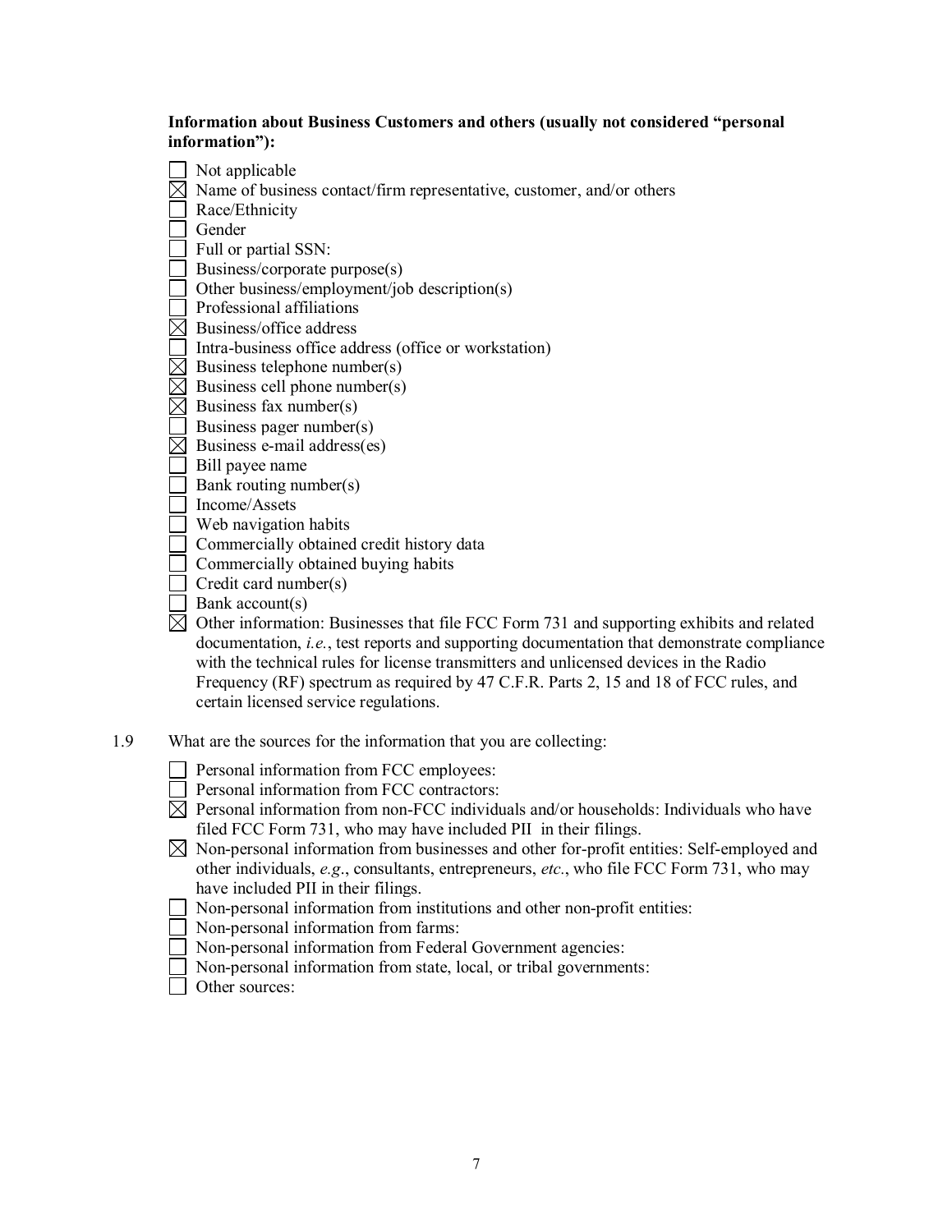1.10 Will the information system obtain, use, store, analyze, *etc*. information about individuals *e.g*, personally identifiable information (PII), from other information systems, including both FCC and non-FCC information systems?

| ═ |
|---|
|   |

Please explain your response:

The Equipment Authorization Records and Files information system is linked to the Commission Registration System (CORES) and Revenue Accounting Management Information System (RMIS). Applicants who file FCC Form 731 must use CORES and RAMIS as follows:

- (1) The Commission Registration System (CORES) is the information system through which individuals (and other entities, *i.e.*, businesses, institutions, and state and local governments, *etc.*) register with the Commission to obtain their FCC Registration Number (FRN) that is required to do business with the Commission; and
- (2) The Revenue Accounting Management Information System (RMIS) is the information system through which registrants submit their payments and fees for application forms, licenses, transfers, STAs, equipment authorizations, *etc.*

If the information system does not use any PII from other information systems, including both FCC and non FCC information systems, please skip to Question 1.15.

- 1.11 If the information system uses information about individuals from other information systems, what information will be used?
	- $\Box$  Not applicable
	- $\overline{\boxtimes}$  FCC information system and information system name(s): Commission Registration System and Revenue Accounting Management Information System.
	- $\Box$  FCC employee's name:
	- $\Box$  (non-FCC employee) individual's name
	- Other names used, *i.e.*, maiden name, *etc*.
	- FCC badge number (employee ID)
	- Other Federal Government employee ID information, i.e., badge number, *etc*.
	- $\boxtimes$  SSN: or a Taxpayer Identification Number (TIN) is required.
	- Race/Ethnicity
	- □ Gender
	- U.S. Citizenship
	- Non-U.S. Citizenship
	- Biometric data
		- $\Box$  Fingerprints
		- Voiceprints
		- Retina scan/prints
		- Photographs
	- Other physical information, *i.e.*, hair color, eye color, identifying marks, *etc.*
	- $|$  Birth date/Age
	- $\Box$  Place of birth
	- Medical data
	- Marital status
	- $\Box$  Spousal information
	- Miscellaneous family information: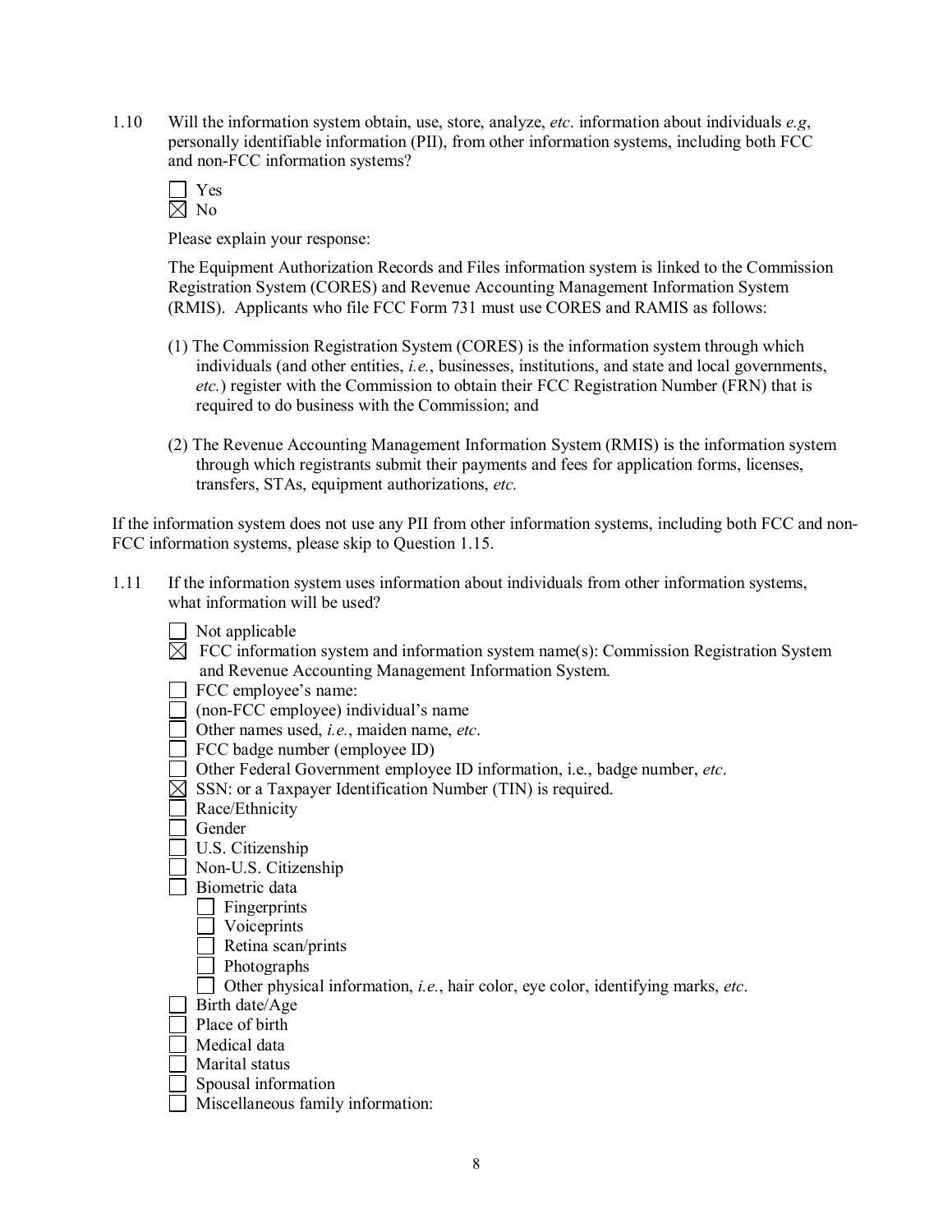|           | Home address                                                                                                                        |
|-----------|-------------------------------------------------------------------------------------------------------------------------------------|
|           | Home address history                                                                                                                |
|           | Home telephone number(s)                                                                                                            |
|           | Personal cell phone number(s)                                                                                                       |
|           | Personal fax number(s)                                                                                                              |
|           | Personal e-mail address(es)                                                                                                         |
|           | Emergency contact data                                                                                                              |
|           | Credit card number(s)                                                                                                               |
|           | Driver's license                                                                                                                    |
|           | Bank $account(s)$                                                                                                                   |
|           | Non-FCC personal employment records                                                                                                 |
|           | Non-FCC government badge number (employee ID)                                                                                       |
|           | Law enforcement data                                                                                                                |
|           | Military records                                                                                                                    |
|           | National security data                                                                                                              |
|           | Communications protected by legal privileges                                                                                        |
|           | Financial history                                                                                                                   |
|           | Foreign countries visited                                                                                                           |
|           | Background investigation history                                                                                                    |
|           | Digital signature                                                                                                                   |
| $\bowtie$ | Other information: The CORES information system provides the individual (and all other                                              |
|           | entities, <i>i.e.</i> , businesses, institutions, <i>etc.</i> ) with a FCC Registration Number (FRN) when they                      |
|           | register with the FCC. The FRN is requied to conduct all business with the FCC. The FRN                                             |
|           | $\mathbf{r}$ and $\mathbf{r}$ and $\mathbf{r}$ and $\mathbf{r}$ and $\mathbf{r}$ and $\mathbf{r}$ and $\mathbf{r}$ and $\mathbf{r}$ |

business with the FCC. The FRN obviates the need to provide an individual's Social Security Number (SSN) or Taxpayer Identification Number (TIN). The RMIS information is the mechanism by which individuals (and all other entities) make payments to the FCC for licenses, equipment authorizations, fees, *etc*. As with all other transactions and any other activities, these all require the FRN.

#### **Information about Business Customers and others (usually not considered "personal information"):**

| Not applicable                                                        |
|-----------------------------------------------------------------------|
| Non-FCC information system and information system name(s):            |
| Name of business contact/firm representative, customer, and/or others |
| Race/Ethnicity                                                        |
| Gender                                                                |
| Full or partial SSN:                                                  |
| Business/corporate purpose(s)                                         |
| Other business/employment/job description(s)                          |
| Professional affiliations                                             |
| Intra-business office address (office or workstation)                 |
| Business telephone number(s)                                          |
| Business cell phone number(s)                                         |
| Business fax number(s)                                                |
| Business e-mail address(es)                                           |
| Bill payee name                                                       |
| Bank routing number(s)                                                |
| Income/Assets                                                         |
| Web navigation habits                                                 |
| Commercially obtained credit history data                             |
| Commercially obtained buying habits                                   |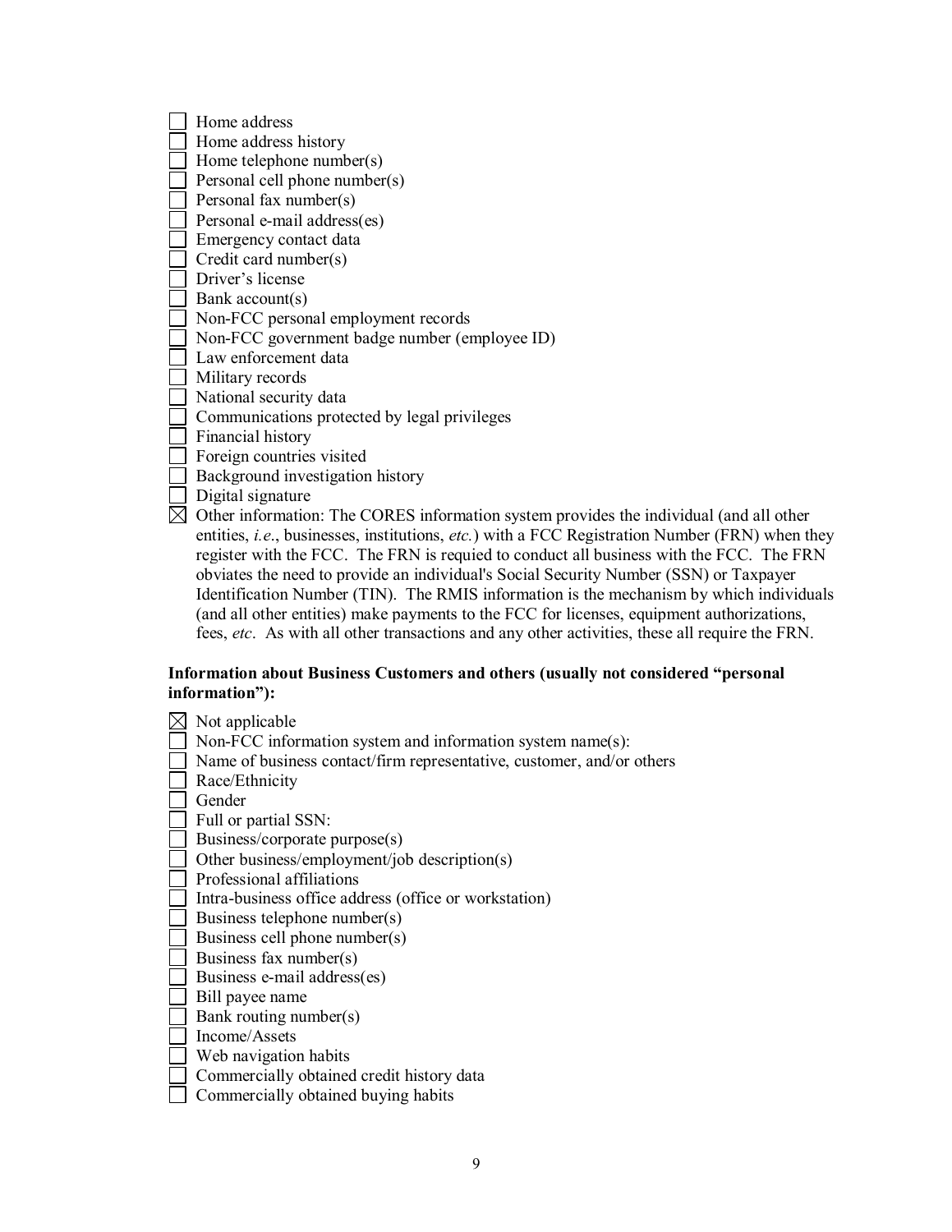Personal clubs and affiliations Credit card number(s) Bank account(s) □ Other information:

1.12 Will this information system derive new information, records, or data, or create previously unavailable information, records, or data, through aggregation or consolidation from the information that will now be collected via this link to the other system, including information, records, or data, that is being shared or transferred from the other information system(s)?

| - |  |
|---|--|
|   |  |

Please explain your response:

As noted above, the links to CORES and RMIS are used to register to conduct business and other transactions with the FCC, including paying fees, *etc*. The links to CORES and RAMIS also provide a means by which the Office of Engineering and Technology can determine whether the registrant/applicant/licensee is in compliance with FCC finanacial rules and regulations as part of the equipment authorization process.

However, there is no exhange or transmission of PII between this information system and the CORES and RMIS information systems because the FCC uses the FRN in place of PII to identify each individual (and all other entities that conduct business with the FCC) and to flag any registrant/applicant/licensee who is not in compliance with FCC financial rules and regulations and/or has not paid their fees.

1.13 Can the information, whether it is: (a) in the information system, (b) in a linked information system, and/or (c) transferred from another system, be retrieved by a name or a "unique identifier" linked to an individual, *e.g.*, SSN, name, home telephone number, fingerprint, voice print, *etc*.?

| ▀  |  |
|----|--|
| 'N |  |

Please explain your response:

Information in the Equipment Authorization Records and Files information system, including the PII covered by OET-2, "Equipment Authorization Records and Files" SORN, can be retrieved by an individual's name, (personal) e-mail address, and (personal) telephone number, *etc*.

However, there is no exchange or transmission off PII between this information system and the CORES and RMIS information systems because the FCC uses the FRN in place of PII to identify each individual (and all other entities that conduct business with the FCC) and to flag any registrant/applicant/licensee who is not in compliance with FCC financial rules and regulations and/or has not paid their fees.

1.14 Will the new information include personal information about individuals, *e.g*., personally identifiable information (PII), be included in the individual's records, or be used to make a determination about an individual?

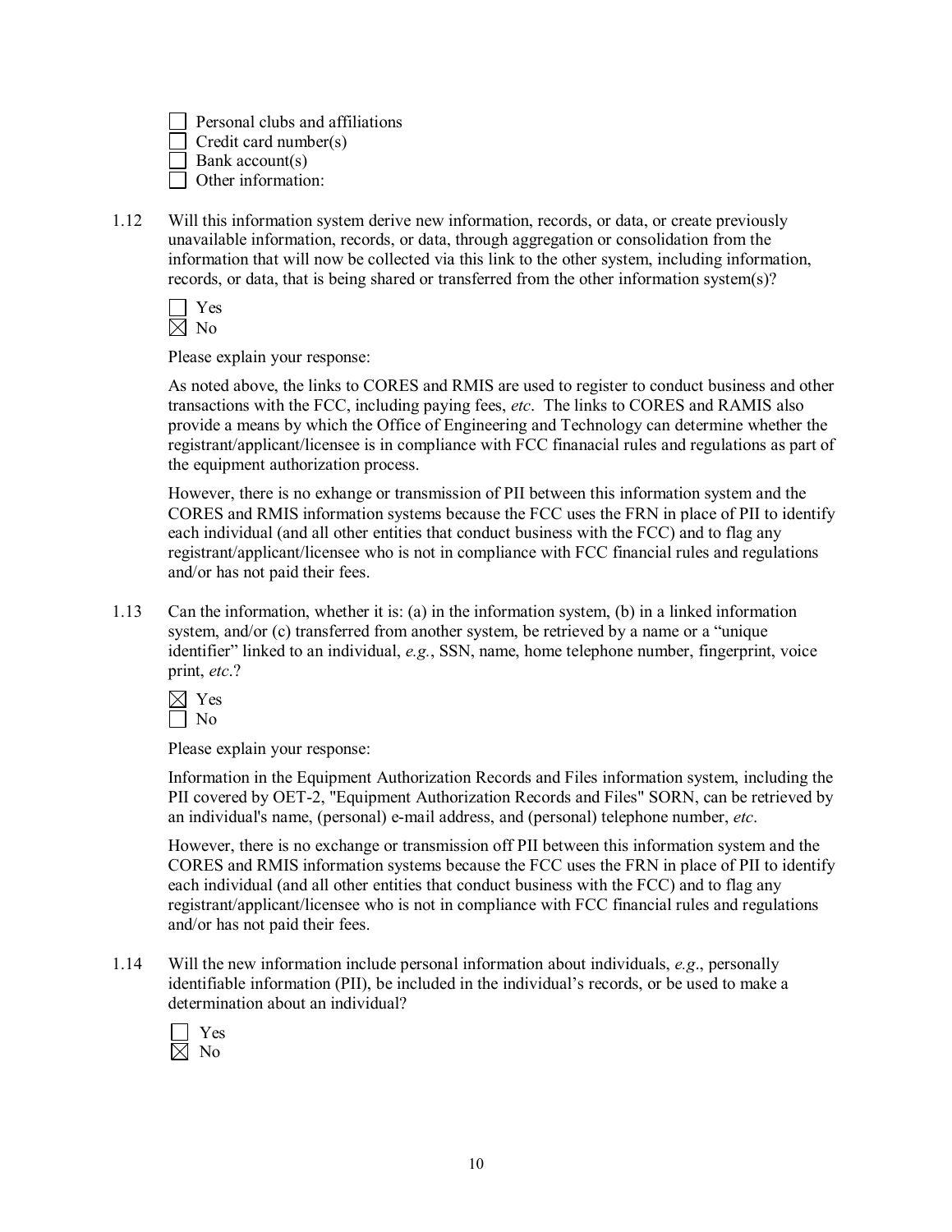Please explain your response:

The Equipment Authorization Records and Files information system is used to make a determination of whether equipment that is proposed for marketing complies with:

- (1) the FCC's administrative and technical requirements for radio frequency (RF) equipment standards; and/or
- (2) the interference potential for equipment operating in both the licensed and unlicensed radio services. Any PII relates to contact information for the equipment proposed for marketing.

The links that the Equipment Authorization Records and Files information system has with CORES and RMIS enables the OET staff to determine if the registrant/applicant/licensee complies with FCC financial rules and regulations, including if the applicant is current with any fees, *etc.*

1.15 Under the *Privacy Act of 1974*, as amended, 5 C.F.R. 552a, Federal agencies are required to have a System of Records Notice (SORN) for an information system like this one, which contains information about individuals, *e.g.*, "personally identifiable information" (PII).

A System of Records Notice (SORN) is a description of how the information system will collect, maintain, store, and use the personally identifiable information (PII).

Is there a SORN that already covers this PII in this information system?

 $\boxtimes$  Yes  $\Box$  No

If yes, what is this System of Records Notice (SORN): This system of records notice, FCC/OET 2, "Equipment Authorization Records and Files," was published in the *Federal Register* on April 5, 2006.

Please provide the citation that was published in the *Federal Register* for the SORN: 71 FR 17234, 17242.

If a SORN already covers this PII, please skip to **Section 2.0 System of Records Notice (SORN) Update** to address any changes to this SORN.

If a system of records notice (SORN) does not presently cover the information about individuals in this system, then it is necessary to determine whether a new FCC system of records notice must be created for the information.

1.16 If this information system is not covered by a system of records notice (SORN), does the information system exist by itself, or does it now, or did it previously exist as a component or subset of another SORN?

| − |  |
|---|--|
|   |  |

If yes, please explain what has occurred:

What is the System of Records Notice (SORN) of which it is currently or previously a component or subset: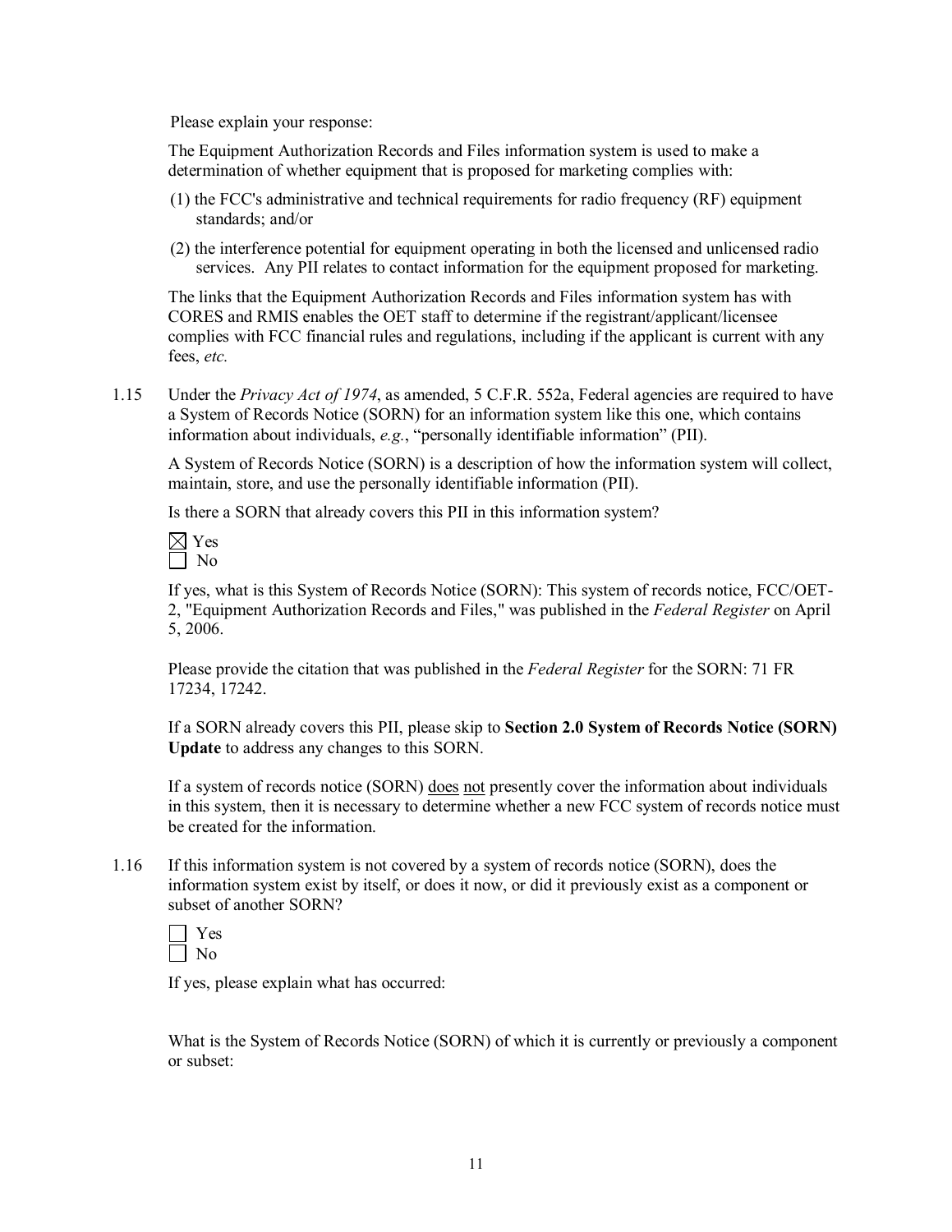Please also provide the citation that was published in the *Federal Register* for the SORN:

- 1.17 What are the purposes or functions that make it necessary to create a new a system of records notice (SORN) for this information system, *e.g.*, why is the information being collected?
- 1.18 Where is this information for the system of records notice (SORN) located?
- 1.19 Is the use of the information both relevant and necessary to the purposes for which the information system is designed, *e.g.*, is the SORN only collecting and using information for the specific purposes for which the SORN was designed so that there is no "extraneous" information included in the database(s) or paper files?

Please explain your response:

If the use of this information is both relevant and necessary to the processes for this information system is designed, please skip to Question 1.21.

- 1.20 If not, why or for what reasons is the information being collected?
- 1.21 Is the information covered under a Security Classification as determined by the FCC Security Officer?

| Ξ |  |
|---|--|
|   |  |

Please explain your response:

- 1.22 What is the legal authority that authorizes the development of the information system and the information/data collection?
- 1.23 In what instances would the information system's administrator/manager/developer permit disclosure to those groups outside the FCC for whom the information was not initially intended.

Such disclosures, which are referred to as "Routine Uses,"<sup>2</sup> are those instances that permit the FCC to disclose information from a SORN to specific "third parties." These disclosures may be for the following reasons:

<sup>2</sup> Information about individuals in a system of records may routinely be disclosed for the following conditions, *e.g.,* "routine uses"; however, in each of these routine uses that are checked, the FCC will determine whether disclosure of the information, *i.e.*, records, files, documents, and data, *etc*., is compatible with the purpose(s) for which the information has been collected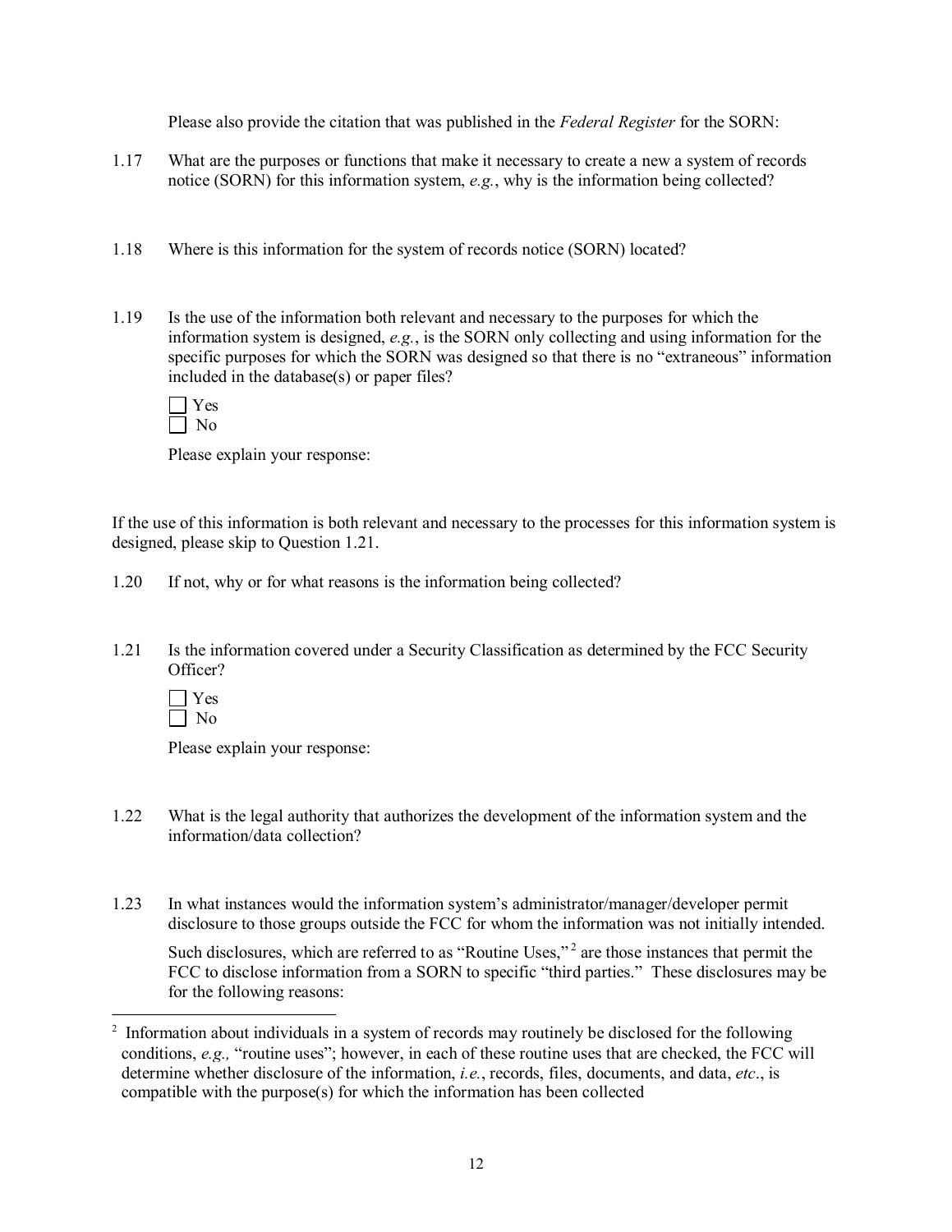(check all that are applicable)

|      | Adjudication and litigation:                                                                  |
|------|-----------------------------------------------------------------------------------------------|
|      | Committee communications and reporting:                                                       |
|      | Compliance with welfare reform requirements:                                                  |
|      | Congressional inquiries:                                                                      |
|      | Emergency response by medical personnel and law enforcement officials:                        |
|      | Employment, security clearances, licensing, contracts, grants, and other benefits by the FCC: |
|      |                                                                                               |
|      | Employment, security clearances, licensing, contracts, grants, and other benefits upon a      |
|      | request from another Federal, state, local, tribal, or other public authority, etc.:          |
|      | FCC enforcement actions:                                                                      |
|      | Financial obligations under the Debt Collection Information Act:                              |
|      | Financial obligations required by the National Finance Center:                                |
|      |                                                                                               |
|      | First responders, e.g., law enforcement, DHS, FEMA, DOD, NTIA, etc.:                          |
|      | Government-wide oversight by NARA, DOJ, and/or OMB:                                           |
|      | Labor relations (NTEU):                                                                       |
|      | Law enforcement and investigations:                                                           |
|      | Program partners, e.g., WMATA, etc.:                                                          |
|      | Breach of Federal data:                                                                       |
|      | Others "third party" disclosures:                                                             |
|      |                                                                                               |
| 1.24 | Will the information be disclosed to consumer reporting agencies?                             |
|      | Yes                                                                                           |
|      | No                                                                                            |
|      |                                                                                               |

Please explain your response:

- 1.25 What are the policies for the maintenance and secure storage of the information?
- 1.26 How is information in this system retrieved?
- 1.27 What policies and/or guidelines are in place on how long the bureau/office will retain the information?
- 1.28 Once the information is obsolete or out-of-date, what policies and procedures have the system's managers/owners established for the destruction/purging of the data?
- 1.29 Have the records retention and disposition schedule(s) been issued or approved by the National Archives and Records Administration (NARA)?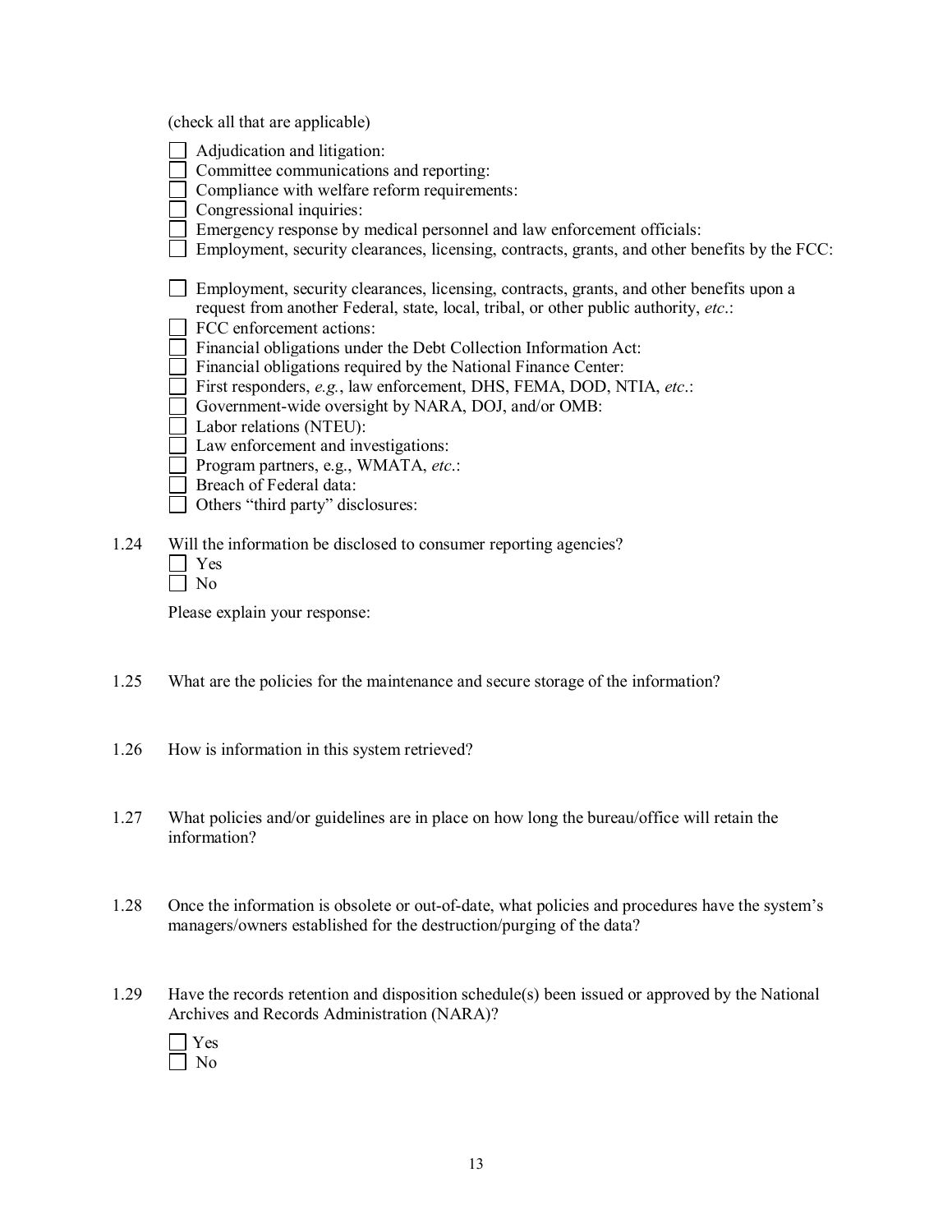Please explain your response:

If a NARA records retention and disposition schedule has been approved for this System of Records Notice (SORN), please skip to **Section 2.0 System of Records Notice (SORN) Update**:

1.30 If there is no NARA approved records retention and disposal schedule, has there been any coordination with the Performance Evaluation and Records Management Branch (PERM) or the Records Officer?

Yes  $\overline{\Box}$  No

Please explain your response:

If this is a new System of Records Notice (SORN), please skip to **Section 3.0 Development, Management, and Deployment and/or Sharing of the Information:**

#### **Section 2.0 System of Records Notice (SORN) Update:**

If a System of Records Notice (SORN) currently covers the information, please provide information to update and/or revise the SORN:

2.1 Have there been any changes to the Security Classification for the information covered by the system of records notice (SORN) from what was originally determined by the FCC Security Officer?



Please explain your response:

The FCC's Security Operations Center has not assigned a security classification to the Equipment Authorization Records and Files information system and to the personally identifiable information (PII) that it collects, uses, and maintains, which is covered by FCC/OET2, "Equipment Authorization Records and Files" SORN.

2.2 Have there been any changes to the location of the information covered by the system of records notice (SORN)?

| - |  |
|---|--|
| D |  |

Please explain your response:

The information, including the PII that is covered by FCC/OET-2, "Equipment Authorization Records and Files" SORN, is located in the Office of Engineering and Technology, Laboratory Division, Federal Communications Commission (FCC), 7435 Oakland Mills Road, Columbia, Maryland 21046.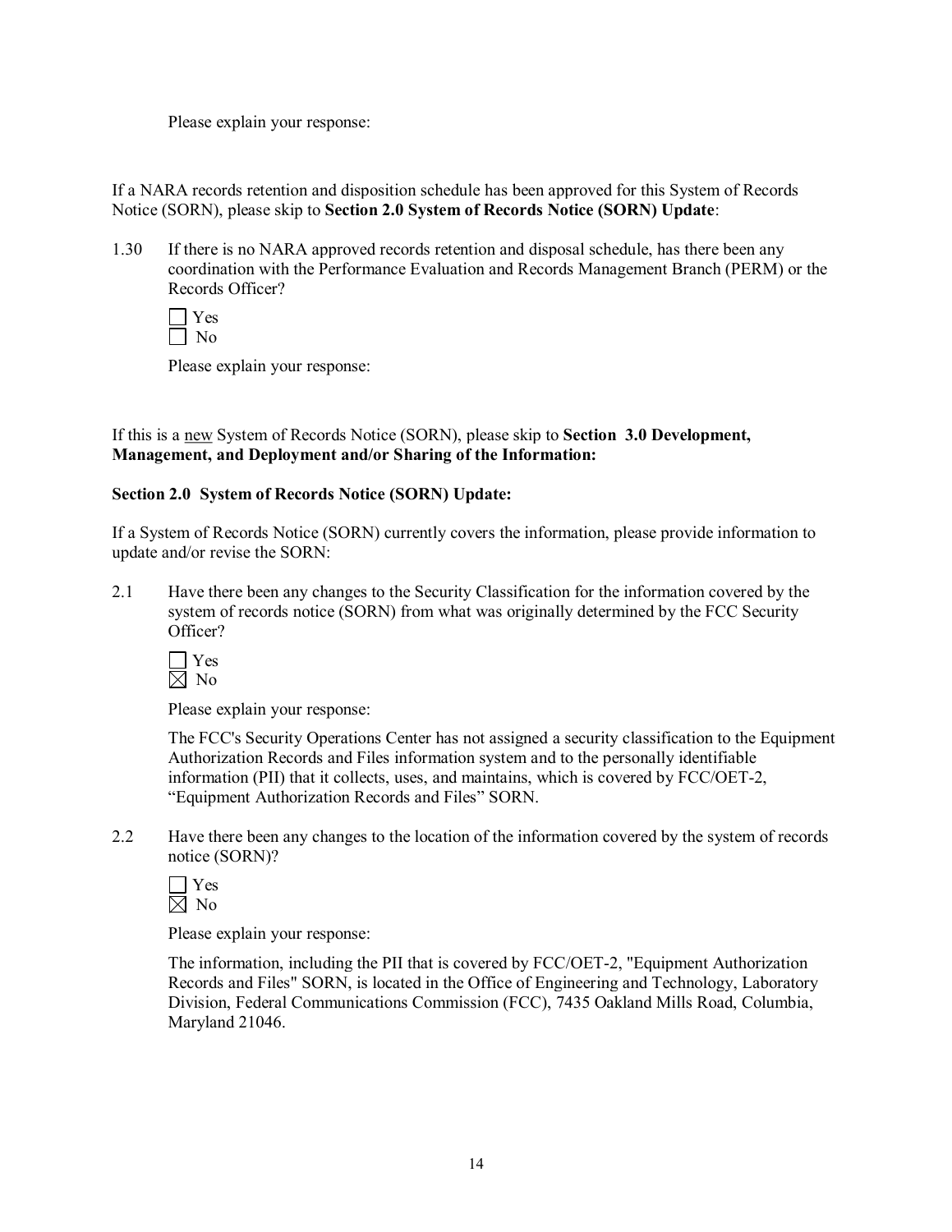2.3 Have there been any changes to the categories of individuals covered by the system of records notice (SORN)?

 $\Box$  Yes  $\boxtimes$  No

Please explain your response:

The categories of individuals that are covered by FCC/OET-2, "Equipment Authorization Records and Files" SORN, include individuals who have applied for or been granted an authorization to market equipment using the Radio Frequency (RF) spectrum, in accordance with 47 C.F.R. Part 2 of the FCC's rules.

2.4 Have there been any changes to the categories of records, *e.g.*, types of information (or records) that the system of records notice (SORN) collects, maintains, and uses?

| - |
|---|
|   |

Please explain your response:

The categories of records that are covered by FCC/OET-2, "Equipment Authorization Records and Files" SORN, include:

- (1) Information that applicants provide on FCC Form 731, Application for Equipment Authorization;
- (2) Information contained in any supporting exhibits, inquiries or responses submitted by the applicant(s); and
- (3) Test reports and other supporting documentation that demonstrate compliance with the technical rules for licensed transmitters and unlicensed devices in the Radio Frequency (RF) Spectrum as required by 47 C.F.R. Parts 2, 15 and 18 of FCC rules, and certain licensed service regulations.
- 2.5 Have there been any changes to the legal authority under which the FCC collects and maintains the information covered by the system of records notice (SORN)?

 $\Box$  Yes  $\boxtimes$  No

Please explain your response:

The legal authority for maintenance of the PII covered by FCC/OET-2, "Equipment Authorization Records and Files" SORN, is 47 U.S.C. 308.

2.6 Have there been any changes to the purposes for collecting, maintaining, and using the information covered by the system of records notice (SORN)?

| US.     |  |
|---------|--|
| J.<br>า |  |

Please explain your response:

The purposes for collecting maintaining, and using the information, including PII, in FCC/OET-2, "Equipment Authorization Records and Files" SORN, are: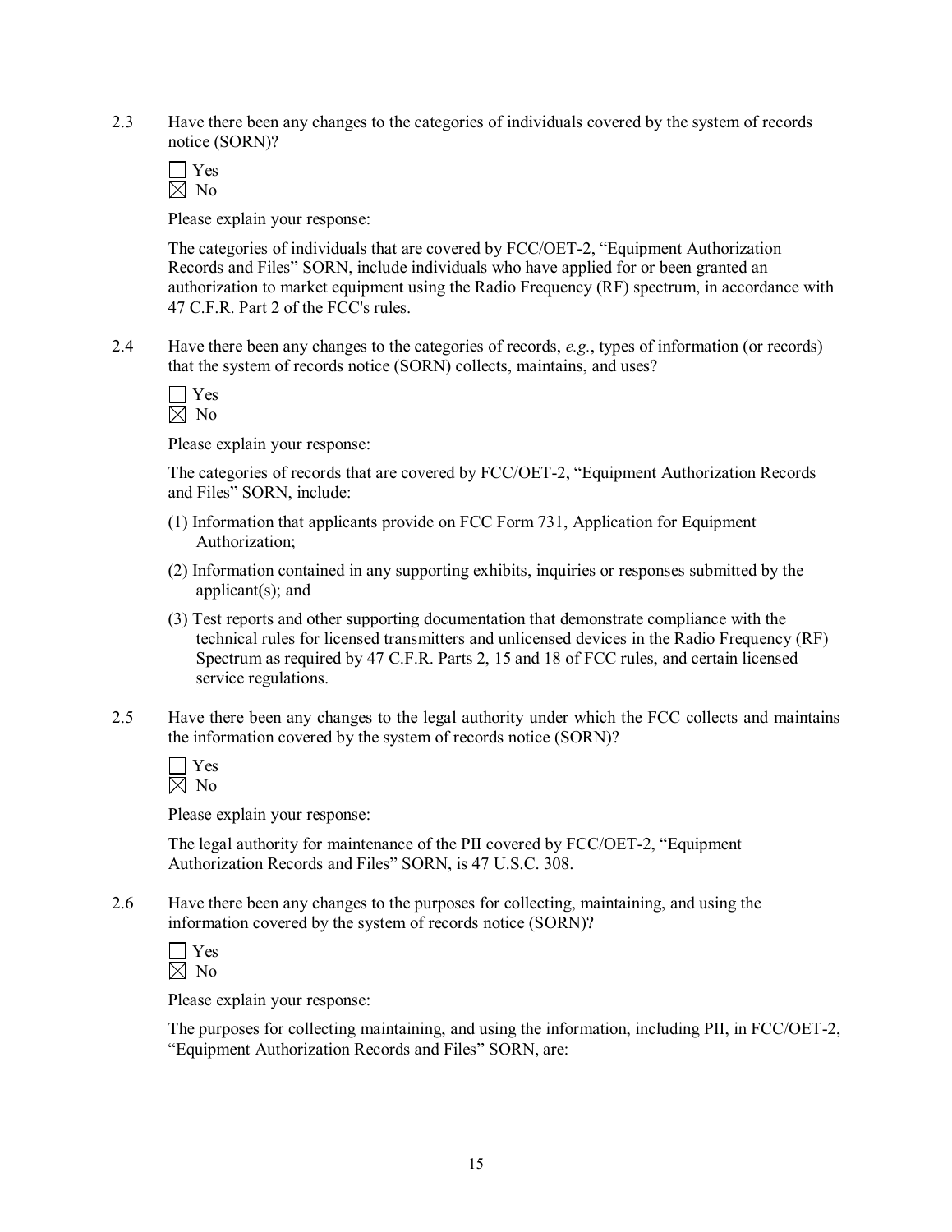- (1) To make a determination of compliance with equipment proposed for marketing with the administrative and technical requirements of the FCC as they relate to equipment using the radio frequency (RF) spectrum; and
- (2) To determine the interference potential of equipment proposed for marketing with that of equipment currently operating in both the licensed and unlicensed radio services.
- 2.7 Have there been any changes to the "Routine Uses"<sup>3</sup> under which disclosures are permitted to "third parties" as noted in the system of records notice (SORN)?
	- $\boxtimes$  Yes No

Please check all Routine Uses that apply and provide any explanation as required:

|     | Adjudication and litigation:                                                                  |
|-----|-----------------------------------------------------------------------------------------------|
|     | Committee communications and reporting:                                                       |
|     | Compliance with welfare reform requirements:                                                  |
|     | Congressional inquiries:                                                                      |
|     | Emergency response by medical personnel and law enforcement officials:                        |
|     | Employment, security clearances, licensing, contracts, grants, and other benefits by the FCC: |
|     | Employment, security clearances, licensing, contracts, grants, and other benefits upon a      |
|     | request from another Federal, state, local, tribal, or other public authority, etc.:          |
|     | FCC enforcement actions:                                                                      |
|     | Financial obligations under the Debt Collection Act:                                          |
|     | Financial obligations required by the National Finance Center:                                |
|     | First responders, e.g., law enforcement, DHS, FEMA, DOD, NTIA, etc.:                          |
|     | Government-wide oversight by NARA, DOJ, and/or OMB:                                           |
|     | Labor relations:                                                                              |
|     | Law enforcement and investigations:                                                           |
|     | Program partners, e.g., WMATA:                                                                |
|     | Breach of Federal data: OMB Memorandum M-07-16 (May 22, 2007).                                |
|     | Others Routine Use disclosures not listed above: Public access.                               |
|     |                                                                                               |
| 2.8 | Have there been any changes as to whether the FCC will permit the information covered by the  |
|     | system of records notice (SORN) can be disclosed to consumer reporting agencies?              |
|     | $V_{\alpha\alpha}$                                                                            |

Please explain your response:

Information in the Equipment Authorization Records and Files information system, including the PII covered by FCC/OET-2, "Equipment Authorization Records and Files" SORN, is not disclosed to any consumer reporting agencies.

Information about individuals in a system of records may routinely be disclosed for the following conditions, *e.g.,* "routine uses"; however, in each of these routine uses that are checked, the FCC will determine whether disclosure of the information, *i.e.*, records, files, documents, and data, *etc*., is compatible with the purpose(s) for which the information has been collected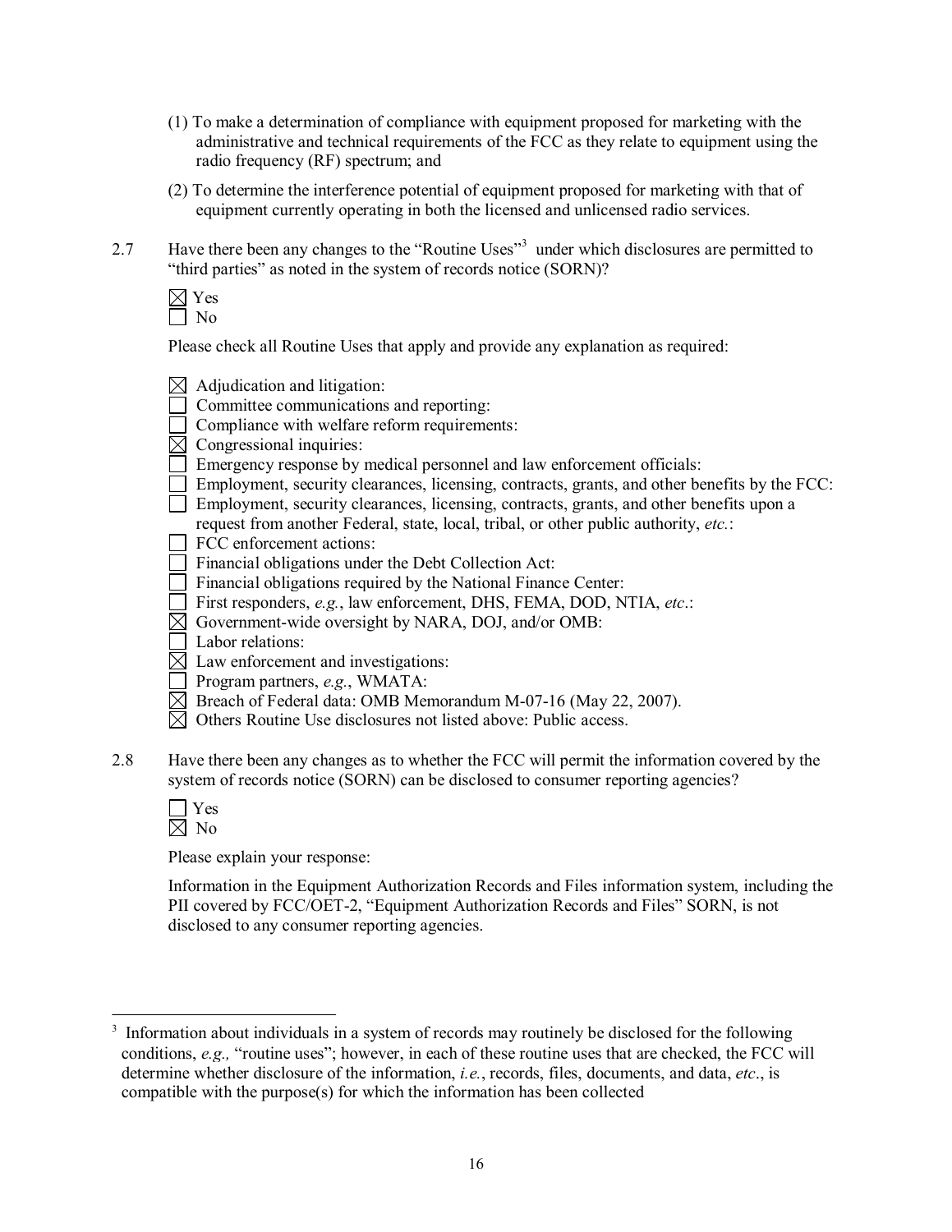2.9 Have there been any changes to the policies and/or guidelines for the storage and maintenance of the information covered by this system of records notice (SORN)?

Yes  $\boxtimes$  No

Please explain your response:

As required by 47 C.F.R. Section 2.913(a) of FCC rules, all information, *e.g.*, FCC Form 731, "Applications for Equipment Authorization," and all supporting exhibits submitted by the applicant(s), and other documentation including test reports and supporting records, data, *etc*., which are submitted to the Equipment Authorization Records and Files information system, including the PII that is covered by FCC/OET-2, "Equipment Authorization Records and Files" SORN, must be filed electronically via the Internet. The information (electronic records and data) is stored in the FCC's equipment authorization system computer databases.

2.10 Have there been any changes to how the information covered by the system of records notice (SORN) is retrieved or otherwise accessed?

 $\Box$  Yes  $\boxtimes$  No

Please explain your response:

Information in the Equipment Authorization Records and Files information system, including the PII covered by FCC/OET2, "Equipment Authorization Records and Files" SORN, consists of scanned images, electronic records of data elements, and electronic copies of granted licenses, *etc*.. The information may be retrieved from the OET Laboratory Division Electronic Filing Site at: https://fjallfoss.fcc.gov/oetcf/eas/index.cfm by clicking on the desired link in the "Reports" section on the left hand side of the page.

2.11 Have there been any changes to the safeguards that the system manager has in place to protect unauthorized access to the information covered by the system of records notice (SORN)?

 $\Box$  Yes  $\boxtimes$  No

Please explain your response:

All information is available to the public except files not routinely made publicly available under 47 C.F.R. § 0.457 or those where a request for confidentiality is pending or has been granted under 47 C.F.R. § 0.459.

Access to information that:

- (1) is not routinely made publicly available, including personally identifiable information, and/or
- (2) concerns those with a pending or granted request for confidentiality, is restricted to OET supervisors and employees and/or contractors.

Other FCC employees and contractors may be granted access on a "need to know" basis as dictated by their job duties and responsibilities.

The information, *e.g.*, electronic records, files, and data, *etc.*, in the FCC's OET Laboratory computer network databases is secured through controlled access and passwords restricted to OET administrative staff. The computer terminals are located in nonpublic rooms that are locked outside of business hours. The information that is resident on the network servers is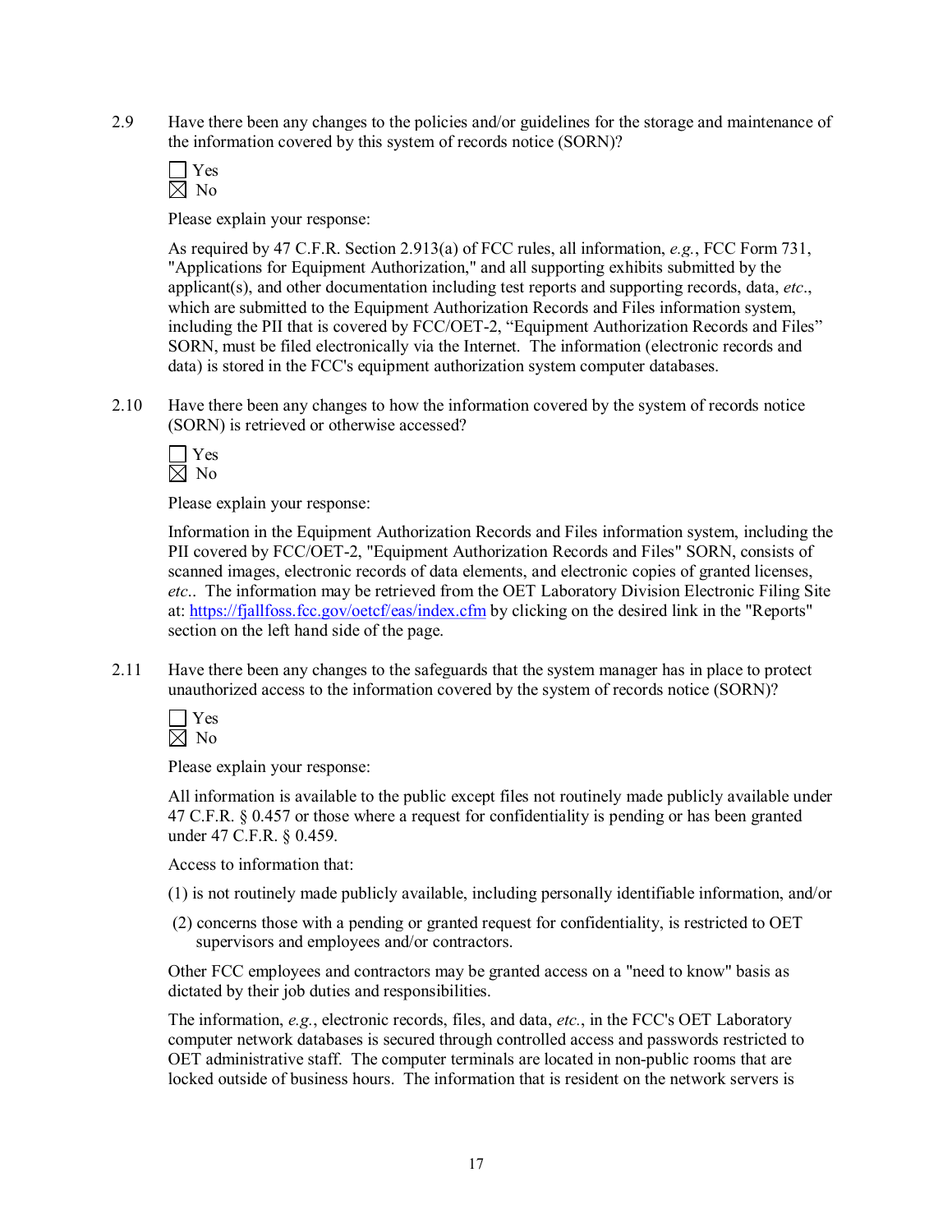backed-up routinely to magnetic media including a Storage Area Network (SAN). Back-up tapes are stored on-site, and the SAN is the responsibility of FCC Headquarters.

Please note that you must also provide an update of the current protections, safeguard, and other security measures that are in place in this SORN in **Section 5.0 Safety and Security Requirements:**

2.12 Have there been any changes to the records retention and disposition schedule for the information covered by the system of records notice (SORN)? If so, has the system manager worked with the Performance Evaluation and Records Management (PERM) staff to insure that this revised schedule been approved by the National Archives and Records Administration (NARA)?

 $\Box$  Yes  $\boxtimes$  No

Please explain your response:

The Performance Evaluation and Records Management Division of Office of Managing Director (OMD-PERM) has not determined a records retention schedule for the Equipment Authorization Records and Files information system's electronic data, including the PII that is covered by FCC/OET2, "Equipment Authorization Records and Files" SORN. No records (electronic data and files) will be destroyed until a disposal schedule is approved by the National Archives and Records Administration (NARA).

## **Section 3.0 Development, Management, and Deployment and/or Sharing of the Information:**

3.1 Who will develop the information system(s) covered by this system of records notice (SORN)?

 $\Box$  Developed wholly by FCC staff employees:

- $\Box$  Developed wholly by FCC contractors:
- $\overline{\boxtimes}$  Developed jointly by FCC employees and contractors:
- Developed offsite primarily by non-FCC staff:
- COTS (commercial-off-the-shelf-software) package:
- Other development, management, and deployment/sharing information arrangements:
- 3.2 Where will the information system be hosted?
	- $\boxtimes$  FCC Headquarters
	- $\overline{\boxtimes}$  Gettysburg
	- San Diego
	- Colorado
	- New York
	- $\boxtimes$  Columbia Lab
	- □ Chicago
	- Other information:
- 3.3 Who will be the primary manager(s) of the information system who will be responsible for assuring access to, proper use of, and protecting the security and integrity of the information? (Check all that apply and provide a brief explanation)
	- $\boxtimes$  FCC staff in this bureau/office exclusively: OET supervisory staff has responsibility for access and proper use of the information in the Equipment Authorization Records and Files information system.
	- $\Box$  FCC staff in other bureaus/offices:
	- Information system administrator/Information system developers: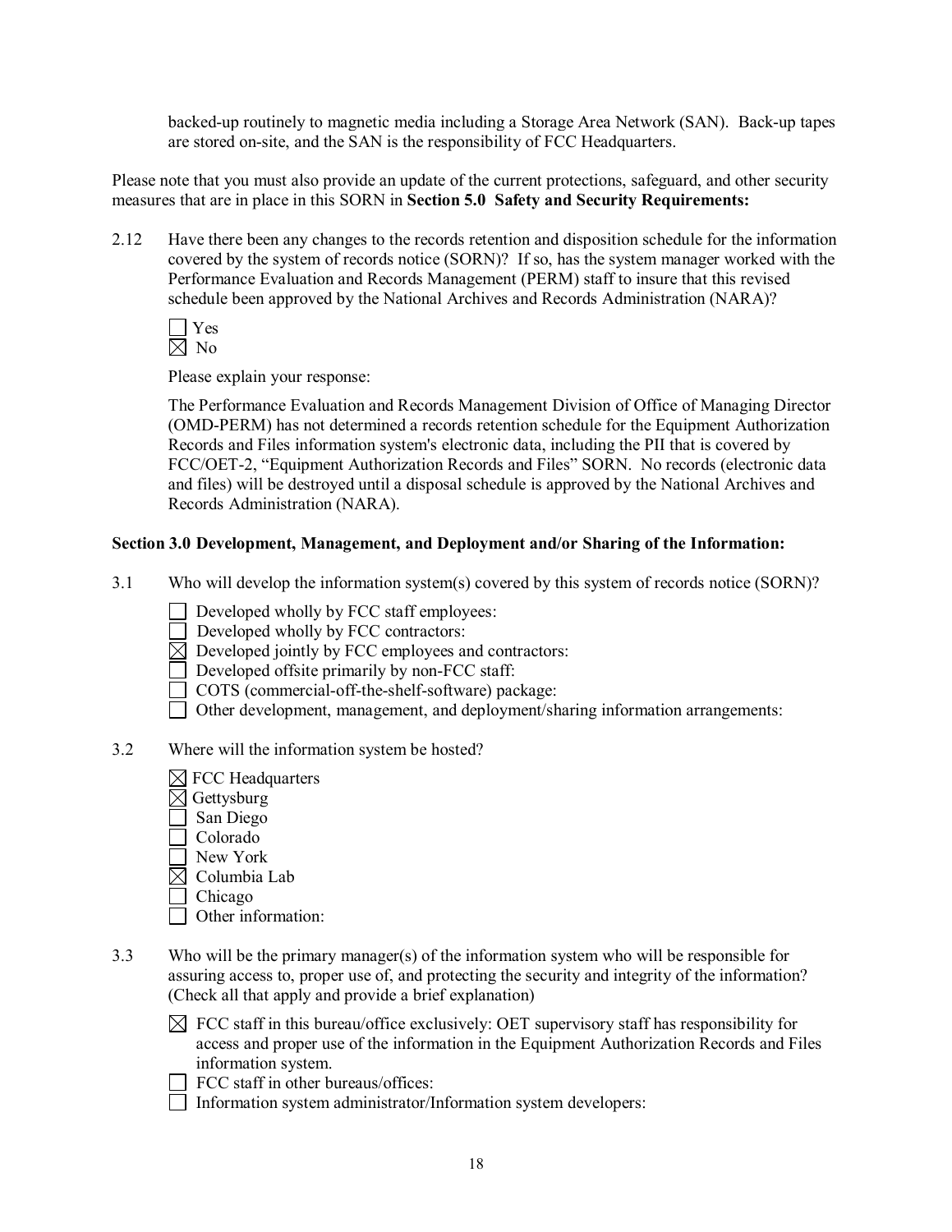Contractors:

Other information system developers, *etc*:

3.4 What are the FCC's policies and procedures that the information system administrators and managers use to determine who gets access to the information in the system's files and/or database(s)?

Access to the information, *i.e.*, electronic records and data, that are stored on the FCC's OET Laboratory computer network databases is restricted to the OET supervisors and staff. Other FCC employees and contractors working at the FCC may have access on a "need to know" basis as dictated by their job duties and responsibilities.

- 3.5 How much access will users have to data in the information system(s)?
	- $\Box$  Access to all data:
	- $\boxtimes$  Restricted access to data, as determined by the information system manager, administrator, and/or developer: OET employees and contractors may be granted access on a "need-toknow" basis as dictated by their job duties and responsibilities.
	- $\Box$  Other access policy:
- 3.6 Based on the Commission policies and procedures, which user group(s) may have access to the information at the FCC:

(Check all that apply and provide a brief explanation)

- $\boxtimes$  Information system managers: OET supervisory staff.
- $\boxtimes$  Information system administrators: FCC employees and contractors who manage the IT systems that hold and process the PII electronic data.
- $\Box$  Information system developers:
- $\boxtimes$  FCC staff in this bureau/office: OET employees are granted access on a "need to know" basis.
- FCC staff in other bureaus/offices:
- FCC staff in other bureaus/offices in FCC field offices:
- $\boxtimes$  Contractors: Contractors working at the FCC are granted access on a "need to know" basis.
- Other Federal agencies:
- State and/or local agencies:
- Businesses, institutions, and other groups:
- International agencies:
- $\Box$  Individuals/general public:
- □ Other groups:
- 3.7 If contractors are part of the staff in the FCC who collect, maintain, and access the information, does the IT supervisory staff ensure that contractors adhere fully to the Privacy Act provisions, as required under subsection (m) of the Privacy Act, as amended, 5 C.F.R. 552a(m)?

| - |  |
|---|--|
|   |  |

Please explain your response:

The OET supervisory staff provides periodic privacy training to the IT contractors who handle the PII contained in the Equipment Authorization Records and Files information system.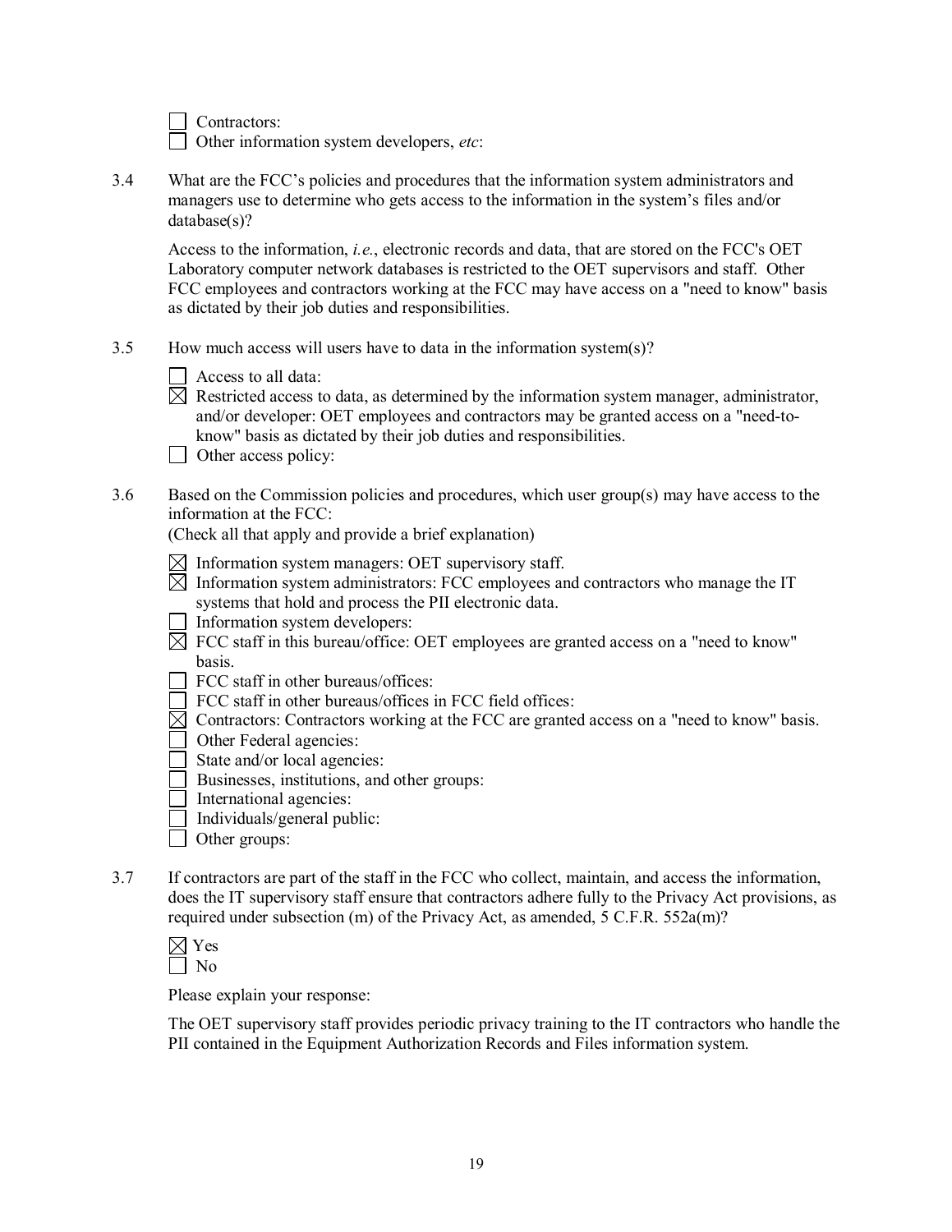3.8 Do any Section M contract(s) associated with the information system covered by this system of records notice (SORN) include the required FAR clauses (FAR 52.224-1 and 52.224-2)?

 $\Box$  Yes  $\boxtimes$  No

Please explain your response:

In the future, OET will insure that its contracts covering contractors who have access to the information in the Equipment Authorization Records and Files information system, including the PII covered by FCC/OET-2, "Equipment Authorization Records and Files" SORN, include the required FAR clauses.

3.9 Does the information system covered by this system of records notice (SORN) transmit/share personal information, *e.g.*, personally identifiable information (PII), between the FCC information technology  $(ITC)$  network $(s)$  and a public or other non-FCC IT network $(s)$ , which are not covered by this Privacy Impact Assessment?

 $\Box$  Yes  $\boxtimes$  No

Please explain your response:

The Equipment Authorization Records and Files information system, including the PII covered by FCC/OET-2, "Equipment Authorization Records and Files" SORN, is linked to the FCC's Commission Registration System (CORES), which individuals must use to register to do business with the Commission, and to the FCC's Revenue Accounting Management Information System (RMIS) to pay registration, licensing, equipment authorization, and all other fees and payments. These two links provide a means to determine if the registrant, applicant, and/or licensee are in compliance with FCC financial rules and regulations and/or has paid their fees to the **Commission** 

However, because the FCC uses the FRN to identify each individual (and all other entities conduct business with the FCC), there is no transmission or exchange of personally identifiable information (PII).

If there is no information sharing or transmission with nonFCC information systems, please skip to **Section 4.0 Data Quality, Utility, Objectivity, and Integrity Requirements:**

- 3.10 If the information system covered by this system of records noticed (SORN) transmits/shares personal information between the FCC network and a public or other nonFCC network, which is not covered by this Privacy Impact Assessment, what information is shared/transmitted/disclosed and for what purposes?
- 3.11 If there is such transmission/sharing of personal information, how is the information secured for transmission—what security measures are used to prevent unauthorized access during transmission, *i.e.*, encryption, *etc.*?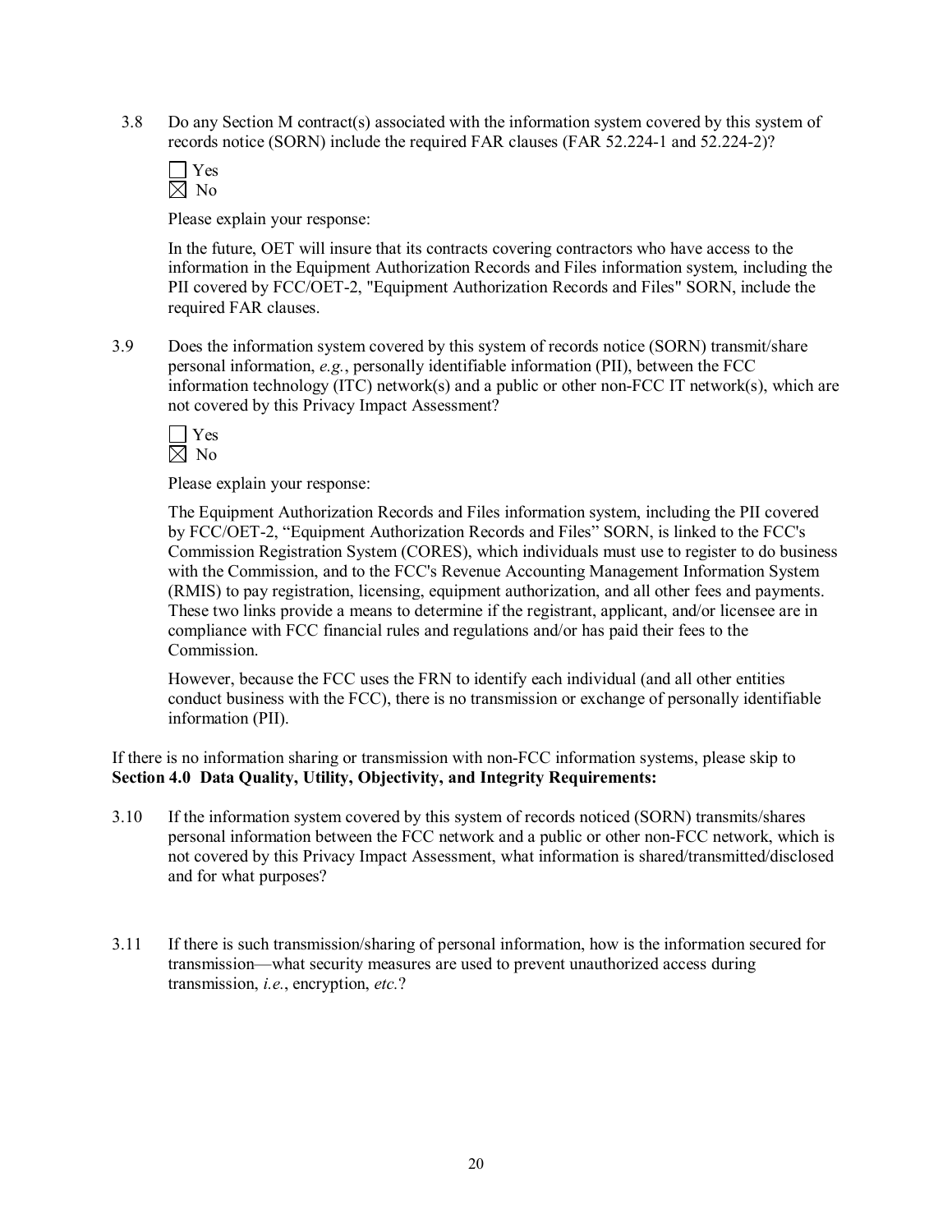3.12 If there is sharing or transmission to other information systems, with what other nonFCC organizations, groups, and individuals will the information be shared? (Check all that apply and provide a brief explanation)

Other Federal agencies: State, local, or other government agencies: **Businesses:**  $\Box$  Institutions:  $\Box$  Individuals:

□ Other groups:

If there is no "matching agreement," *e.g., Memorandum of Understand (MOU), etc*., please skip to **Section 4.0 Data Quality, Utility, Objectivity, and Integrity Requirements:**

3.13 What kind of "matching agreement," *e.g.*, *Memorandum of Understanding (MOU)*, *etc.*, as defined by 5 C.F.R. 552a(u) of the Privacy Act, as amended, is there to cover the information sharing and/or transferal with the external organizations?

3.14 Is this a new or a renewed matching agreement?

New matching agreement Renewed matching agreement

Please explain your response:

3.15 Has the matching agreement been reviewed and approved (or renewed) by the FCC's Data Integrity Board, which has administrative oversight for all FCC matching agreements?

Yes

If yes, on what date was the agreement approved:

 $\Box$  No

Please explain your response:

- 3.17 How is the information that is covered by this system of records notice (SORN) transmitted or disclosed with the external organization(s) under the *MOU* or other "matching agreement?"
- 3.18 How is the shared information secured by the recipient under the *MOU*, or other "matching agreement?"

## **Section 4.0 Data Quality, Utility, Objectivity, and Integrity Requirements:**

OMB regulations require Federal agencies to insure that the information/data that they collect and use meets the highest possible level of quality and integrity. It is important, therefore, that the information the Commission's information systems use meets the "benchmark standards" established for the information.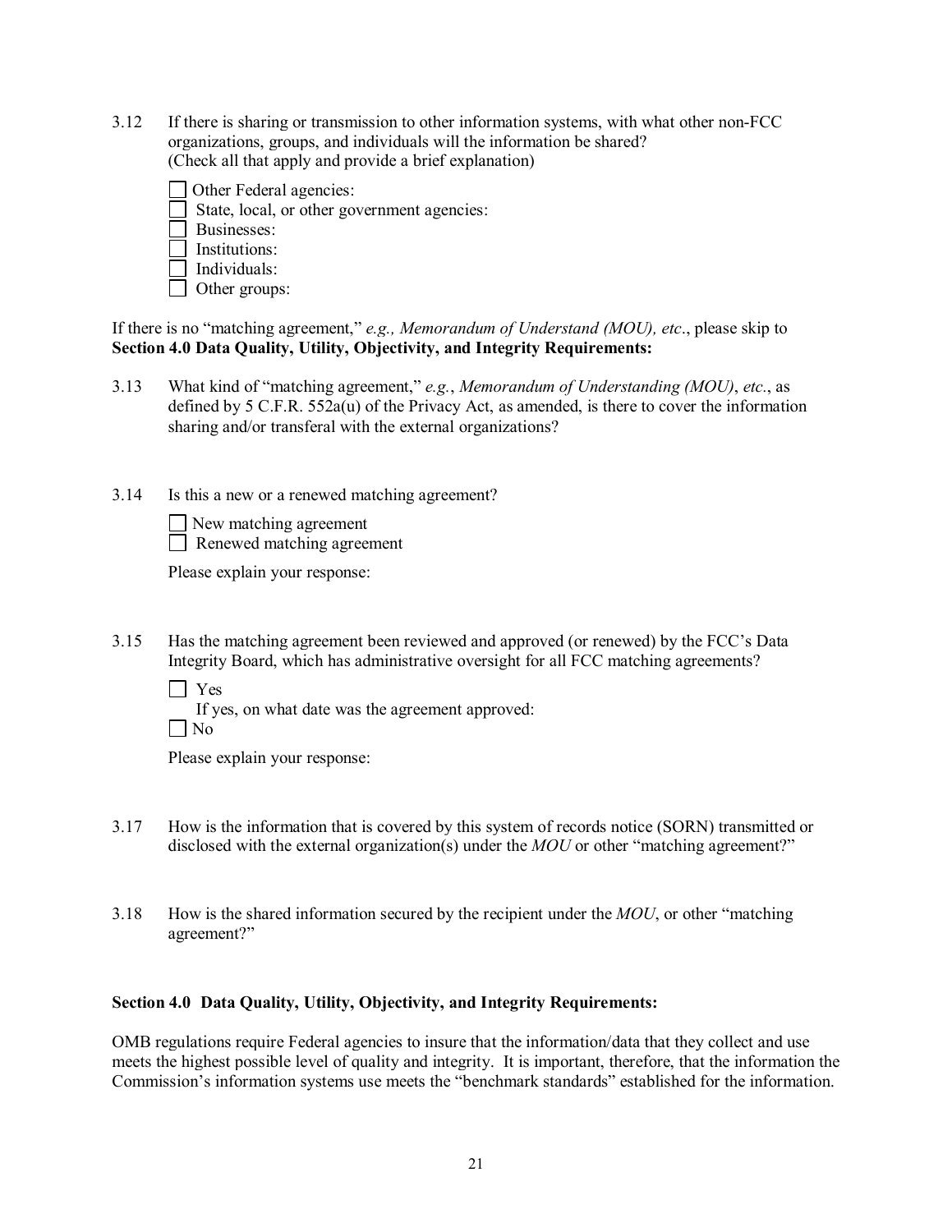- 4.1 How will the information that is collected from FCC sources, including FCC employees and contractors, be checked for accuracy and adherence to the Data Quality guidelines? (Please check all that apply)
	- Information is processed and maintained only for the purposes for which it is collected.
	- Information is reliable for its intended use(s).
	- $\Box$  Information is accurate.
	- Information is complete.
	- $\Box$  Information is current.
	- $\boxtimes$  Not applicable:

Please explain any exceptions or clarifications:

The information contained in the Equipment Authorization Records and Files information system, including the PII covered by FCC/OET-2, "Equipment Authorization Records and Files" SORN, that applicants submit to the FCC on FCC Form 731 and accompanying attachments, test reports, and other supplementary documents, *etc.*, comes from non-FCC sources.

If the Data Quality Guidelines do not apply to the information in this information system, please skip to **Section 5.0 Safety and Security Requirements:**

- 4.2 Is any information collected from nonFCC sources; if so, how will the information sources be checked for accuracy and adherence to the Data Quality guidelines? (Please check all that apply and provide an explanation)
	- $\boxtimes$  Yes, information is collected from non-FCC sources: Applicants who have applied for or been granted an authorization to market equipment using the RF spectrum.  $\boxtimes$  Information is processed and maintained only for the purposes for which it is collected:
		- $\boxtimes$  Information is reliable for its intended use(s):
		- $\boxtimes$  Information is accurate:
		- $\boxtimes$  Information is complete:
		- $\boxtimes$  Information is current:
	- $\Box$  No information comes from non-FCC sources:

Please explain any exceptions or clarifications:

The FCC's Office of Engineering and Technology (OET) reviews all applications submitted on FCC Form 731 and all accompanying attachments, documents, test results, and other supplementary materials, *etc*., to insure that the equipment complies with FCC regulations before OET issues an authorization to market the equipment. The Data Quality guidelines are among the criteria that OET uses to evaluate the equipment for compliance.

In addition, Section III of FCC Form 731 includes a Certification section that applicants must sign, which states that: Willful false statements made on this form are punishable by fine and imprisonment under 18 U.S.C. 1001, and/or revocation of any station license or construction permit under 47 U.S.C. 312(a)(1) and/or forfeiture under 47 U.S.C. 503.

The Certification section ensures that all information that registrants submit via FCC Form 731 and all accompanying documentation and data is reliable, accurate, complete, and current.

If the information that is covered by this system of records notice (SORN) is not being aggregated or consolidated, please skip to Question 4.5.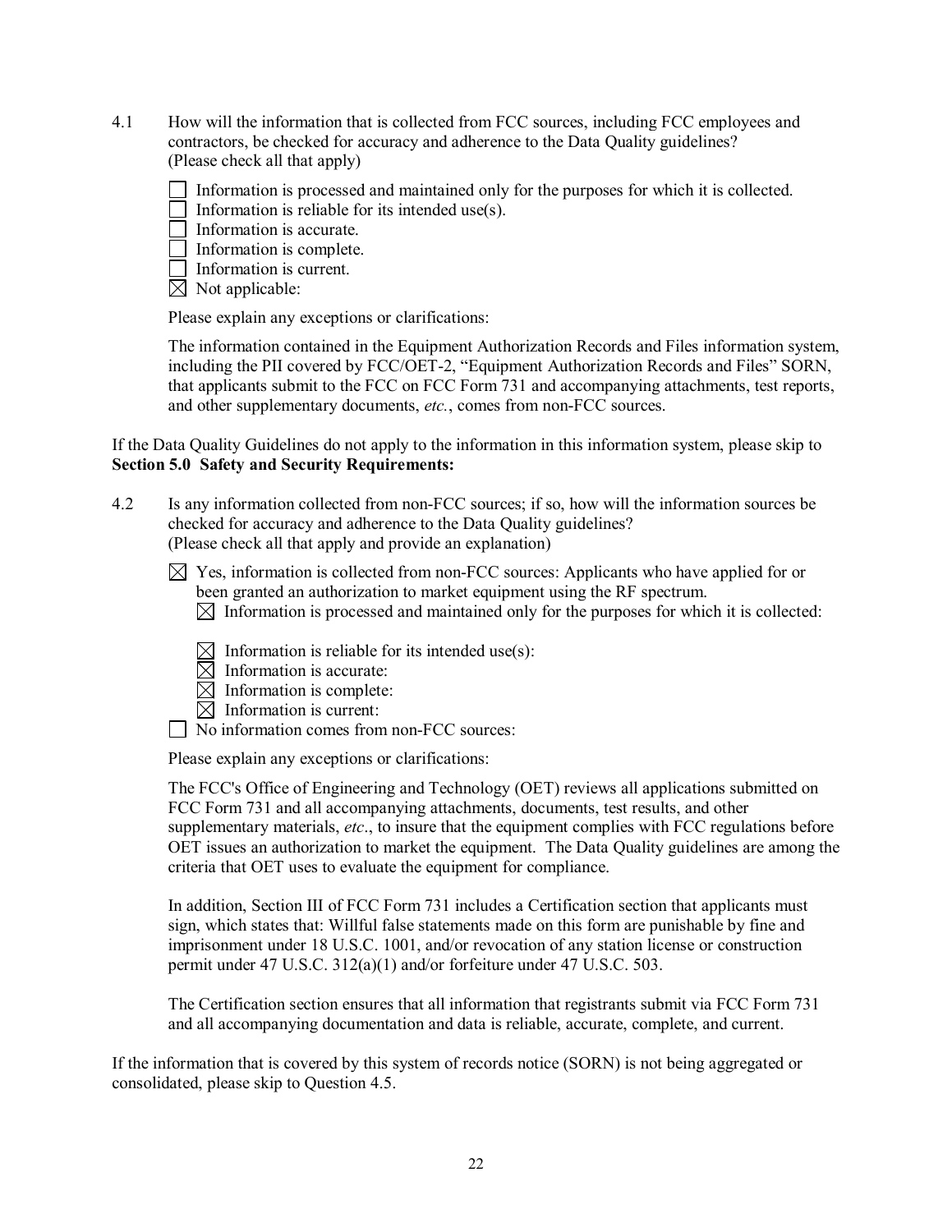- 4.3 If the information that is covered by this system of records notice (SORN) is being aggregated or consolidated, what controls are in place to insure that the information is relevant, accurate, and complete?
- 4.4. What policies and procedures do the information system's administrators and managers use to insure that the information adheres to the Data Quality guidelines both when the information is obtained from itssources and when the information is aggregated or consolidated for the use by the bureaus and offices?
- 4.5 How often are the policies and procedures checked routinely—what type of annual verification schedule has been established to insure that the information that is covered by this system of records notice adheres to the Data Quality guidelines?

As noted above, the FCC's Office of Engineering and Technology (OET) reviews all applications and accompanying supplementary materials and documents, *etc.*, to insure that the equipment complies with FCC regulations before the equipment receives its marketing authorization. The Data Quality guidelines are among the criteria that OET uses to evaluate these equipment authorization applications, and the OET Equipment Authorization information system provides a link at: http://www.fcc.gov/omd/dataquality to the FCC's Information Quality Guidelines in which the FCC explains that its guidelines substantially follow the OMB Data Quality Guidelines.

The information contained in the Equipment Authorization Records and Files information system does not require a specific annual verification schedule. The OET staff reviews each submission for accuracy, currency, and completeness. The "filing options" that a registrant and/or applicant may need, *i.e.*, FCC Forms 731 carries the following notice:has various other legal, engineering, and regulatory criteria, *etc.*

Furthermore, as also noted above, Section III of FCC Form 731 includes a Certification section that applicants must sign with a warning that:

WILLFUL FALSE STATEMENTS MADE ON THIS FORM OR ANY ATTACHMENTS ARE PUNISHABLE BY FINE AND/OR IMPRISONMENT (U.S. Code, Title 18, § 1001) AND/OR REVOCATION OF ANY STATION LICENSE OR CONSTRUCTION PERMIT (U.S. Code Title 47, § 312(a)(1)), AND/OR FORFEITURE (U.S. Code, Title 47, § 503).

#### **Section 5.0 Safety and Security Requirements:**

- 5.1 How are the records/information/data in the information system covered by this system of records notice (SORN) stored and maintained?
	- $\boxtimes$  IT database management system (DBMS) Storage media including CDs, CD-ROMs, *etc.*  $\boxtimes$  Electronic tape  $\Box$  Paper files  $\Box$  Other: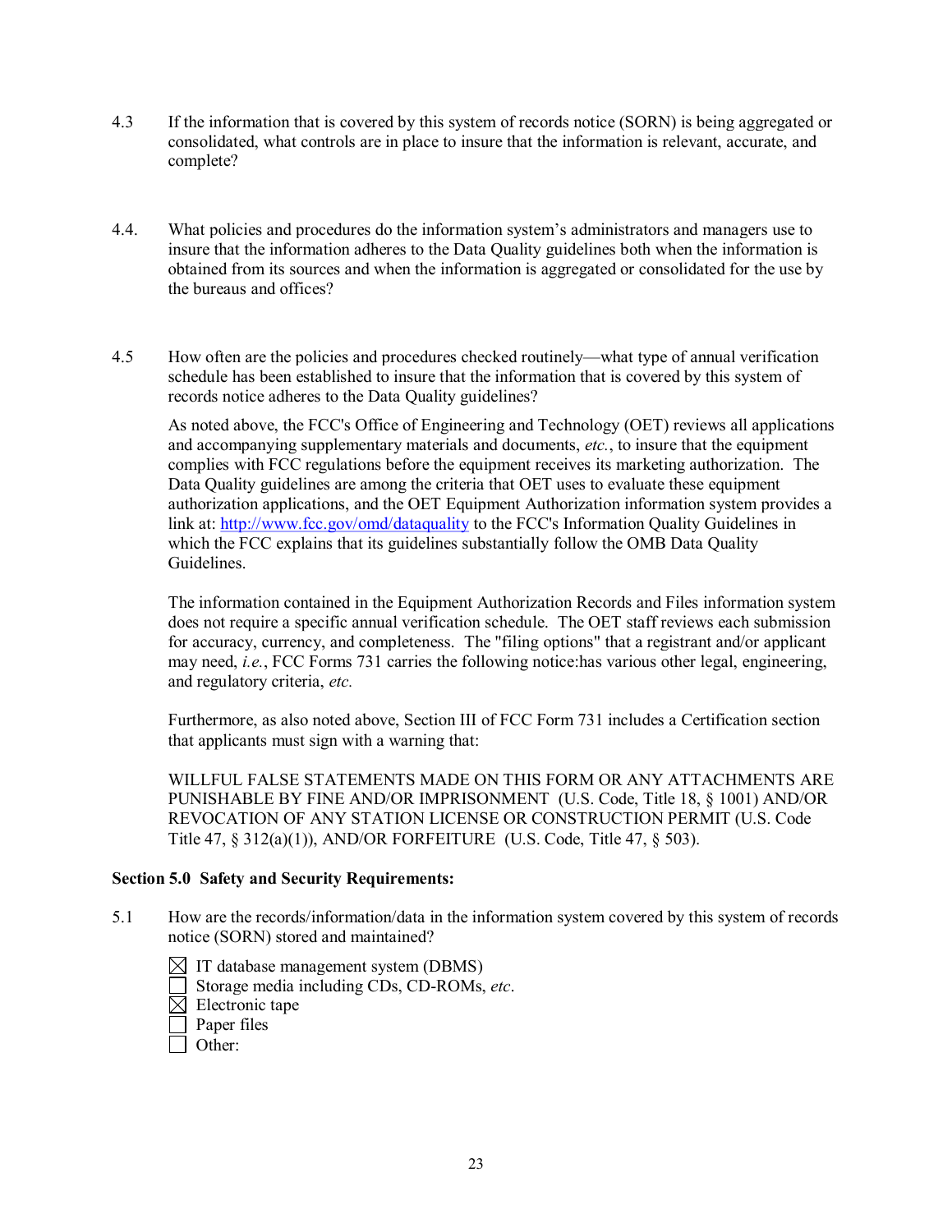5.2 Is the information collected, stored, analyzed, or maintained by this information system available in another form or from another source (other than a "matching agreement" or *MOU*, as noted above)?

Yes  $\boxtimes$  No

Please explain your response:

The information that the Equipment Authorization Records and Files information system collects, uses, analyzes, and maintains, including the PII that is covered by FCC/OET2, "Equipment Authorization Records and Files" SORN, is obtained from the information that applicants submit to the FCC with their FCC Form 731 Equipment Authorization form and accompanying documents and related materials. The filings are from non-FCC related sources.

5.3 Is the information system covered by this system of records notice (SORN) part of another FCC information system that collects personally identifiable information (PII)?

Please explain your response:

The Equipment Authorization Records and Files information system, which includes the PII covered by FCC/OET2, "Equipment Authorization Records and Files" SORN, is basically a "stand alone" information. This information system is linked to other FCC information systems because applicants who file FCC Form 731 must use the CORES and RMIS information systems as follows:

- (1) The Commission Registration System (CORES) is the information system through which individuals (and other entities, *i.e.*, businesses, institutions, and state and local governments, *etc*.) register with the Commission to obtain their FCC Registration Number (FRN) that is required to do business with the Commission; and
- (2) The Revenue Accounting Management Information System (RAMIS) is the information system through which registrants submit their payments and fees for application forms, licenses, transfers, STAs, equipment authorizations, *etc.*

However, as noted in several questions above, once registered, applicants filing FCC Form 731 use their FRN to conduct business with the Commission, which obviates the need for the electronic transmission of any PII thereafter..

If this information system is not part of another FCC information system, please skip to Question 5.7.

5.4 If the information system (under review here) has personally identifiable information (PII) and is part of another FCC information system, is there a transfer of records/data/information between these two FCC information system(s)?

| ∺ |  |
|---|--|
| ∩ |  |

Please explain your response: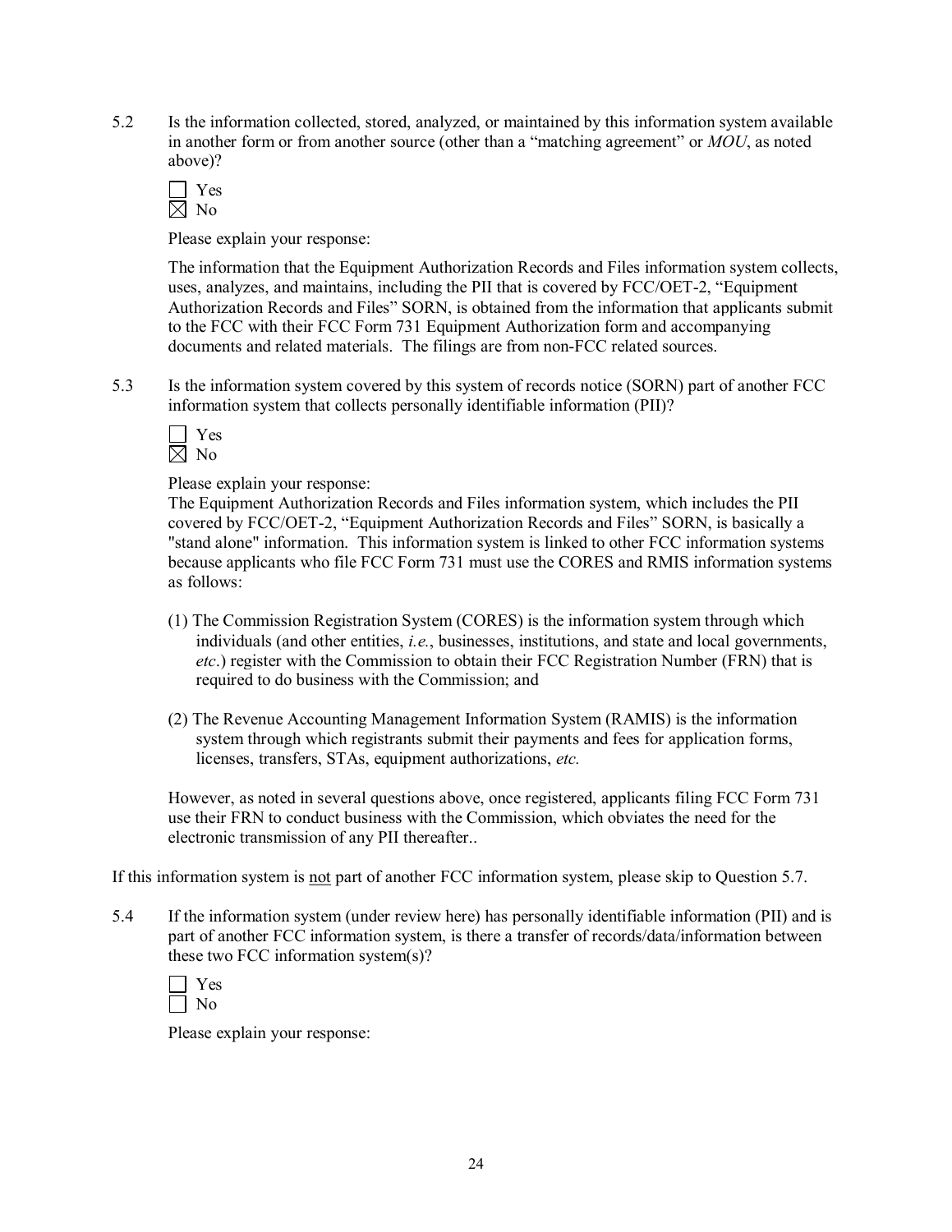5.5 If the information system's personally identifiable information (PII) is part of another FCC information system, does the information system have processes and/or applications that are part of those from the other FCC information systems?

| -- |
|----|
|    |

Please explain your response:

5.6 If either or both such situations, as noted in Questions 5.4 and 5.5 exist, what security controls are there to protect the PII information and to prevent unauthorized access?

Not applicable.

Please explain your response:

5.7 Would the unavailability of this information system prevent the timely performance of FCC operations?

 $\boxtimes$  Yes  $\Box$  No

Please explain your response:

The Equipment Authorization Records and Files information system performs a necessary function for the Commission. The Office of Engineering and Technology (OET) uses this information system to collect, store, analyze, and use the data that applicants submit with FCC Form 731 and the accompanying exhibits, test reports, and other supporting documentation for their RF equipment, for which they are seeking FCC authorization that will allow the applicants to market their equipment in the United States.

OET reviews the equipment authorization application to determine if it complies with technical rules for licensed transmitters and unlicensed devices, as required by FCC rules.

Without this information system, the OET would lack a means to collect and analyze the application's data to determine whether the subject equipment meets the regulatory and technical standards.

Thus, this information system is used by the FCC in its mission to carry out its regulatory responsibilities under the Communications Act of 1934 and other statutory authorities.

5.8 Will the information system include an externally facing information system or portal such as an Internet accessible web application at [www.fcc.gov](http://www.fcc.gov/) or other URL that allows customers/users to access development, production, or internal FCC networks, and which may pose potential risks to the information's security?

| ١<br>÷ |  |
|--------|--|
|        |  |

Please explain your response:

Although the FCC requires that all equipment authorizations must be done entirely through the OET Equipment Authorization Electronic Filing World Wide Web site at: https://fjallfoss.fcc.gov/oetcf/eas/index.cfm, the FCC has various safeguards in place to protect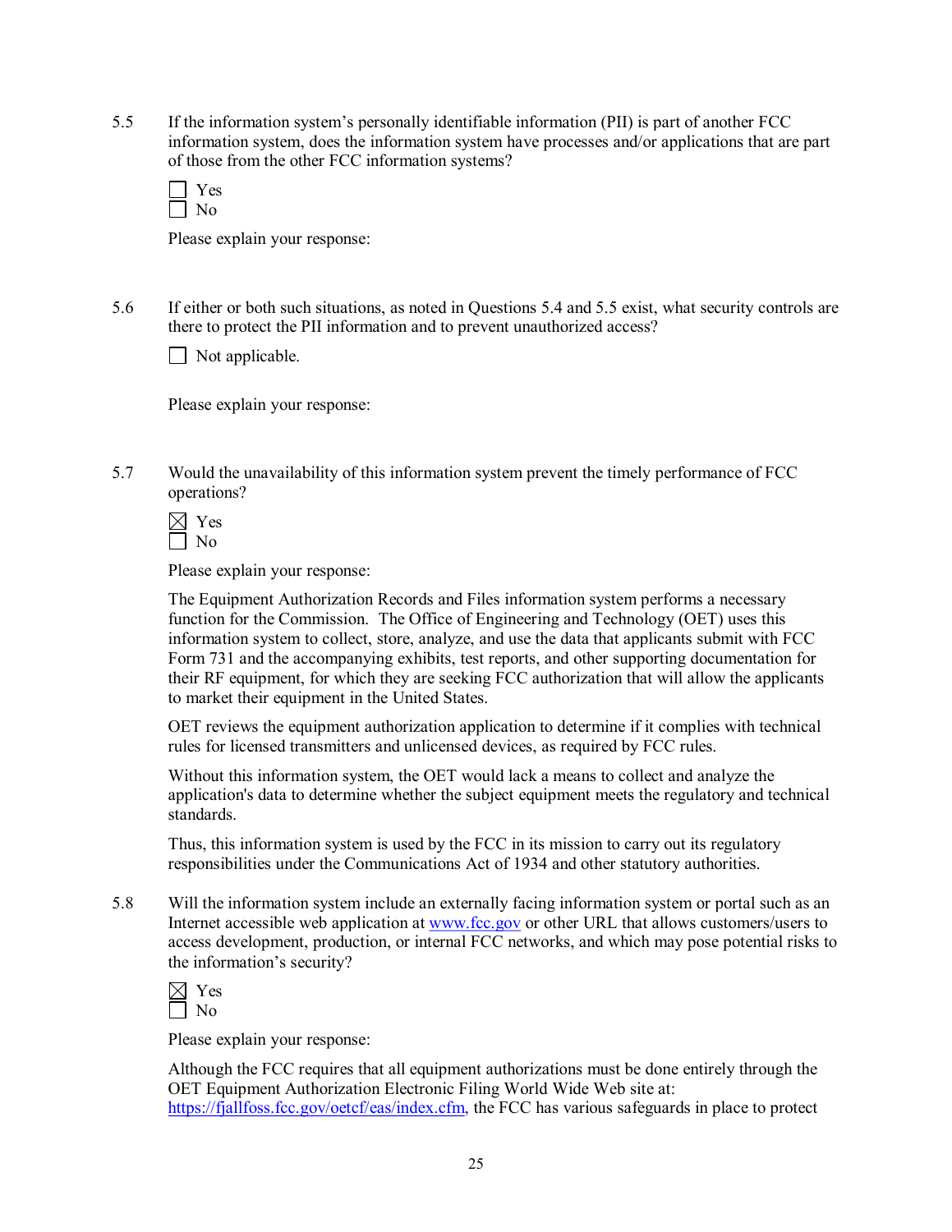the security and integrity of the Commission's electronic submission process for equipment authorization applications as stated on the FCC's privacy policy webpage:

[The FCC]...use[s] commercial encryption techniques to protect the transmission and storage of the information you submit to us when you use one of our secure online forms. E-mail that you send to us is not necessarily secure against third-party interception or misdirection. For your own protection, you may wish to communicate sensitive information using a method other than email.

For website security purposes and to ensure that our website remains available to all users, FCC computer systems that support the website use industry-standard methods and software to monitor and audit network traffic to identify unauthorized attempts to upload or change information, or otherwise cause damage. Anyone visiting our website expressly consents to such monitoring and auditing.

If the information is collected by some method or mechanism other than the externally facing information system portal at [www.fcc.gov](http://www.fcc.gov/) or other URL, please skip to Question 5.11.

- 5.9 If the information is collected via [www.fcc.gov](http://www.fcc.gov/) or other URL from the individuals, how does the information system notify users about the Privacy Notice:
	- $\boxtimes$  Link to the FCC's privacy policies for all users: The link to the FCC Privacy Policy is located at the bottom of the Equipment Authorization webpage at: http://www.fcc.gov/fccprivacypolicy.html.

 $\Box$  Privacy notice displayed on the webpage:

 $\boxtimes$  Privacy notice printed at the end of the form or document: FCC Form 731 carries a privacy notice.

Website uses another method to alert users to the Privacy Act Notice, as follows:  $\Box$  If there is no link or notice, why not:

- 5.10 If a privacy notice is displayed, which of the following are included?
	- $\boxtimes$  Proximity and timing—the privacy notice is provided at the time and point of data collection.
	- $\boxtimes$  Purpose—describes the principal purpose(s) for which the information will be used.
	- $\boxtimes$  Authority—specifies the legal authority that allows the information to be collected.
	- $\boxtimes$  Conditions—specifies whether providing the information is voluntary, and the effects, if any, of not providing it.
	- $\boxtimes$  Disclosures—specify the routine use(s) that may be made of the information.
	- $\Box$  Not applicable, as information will not be collected in this way.

Please explain your response:

5.11 Will the information system include another customer-facing Website not on [www.fcc.gov](http://www.fcc.gov/) or other URL?

| ═ |  |
|---|--|
|   |  |

Please explain your response: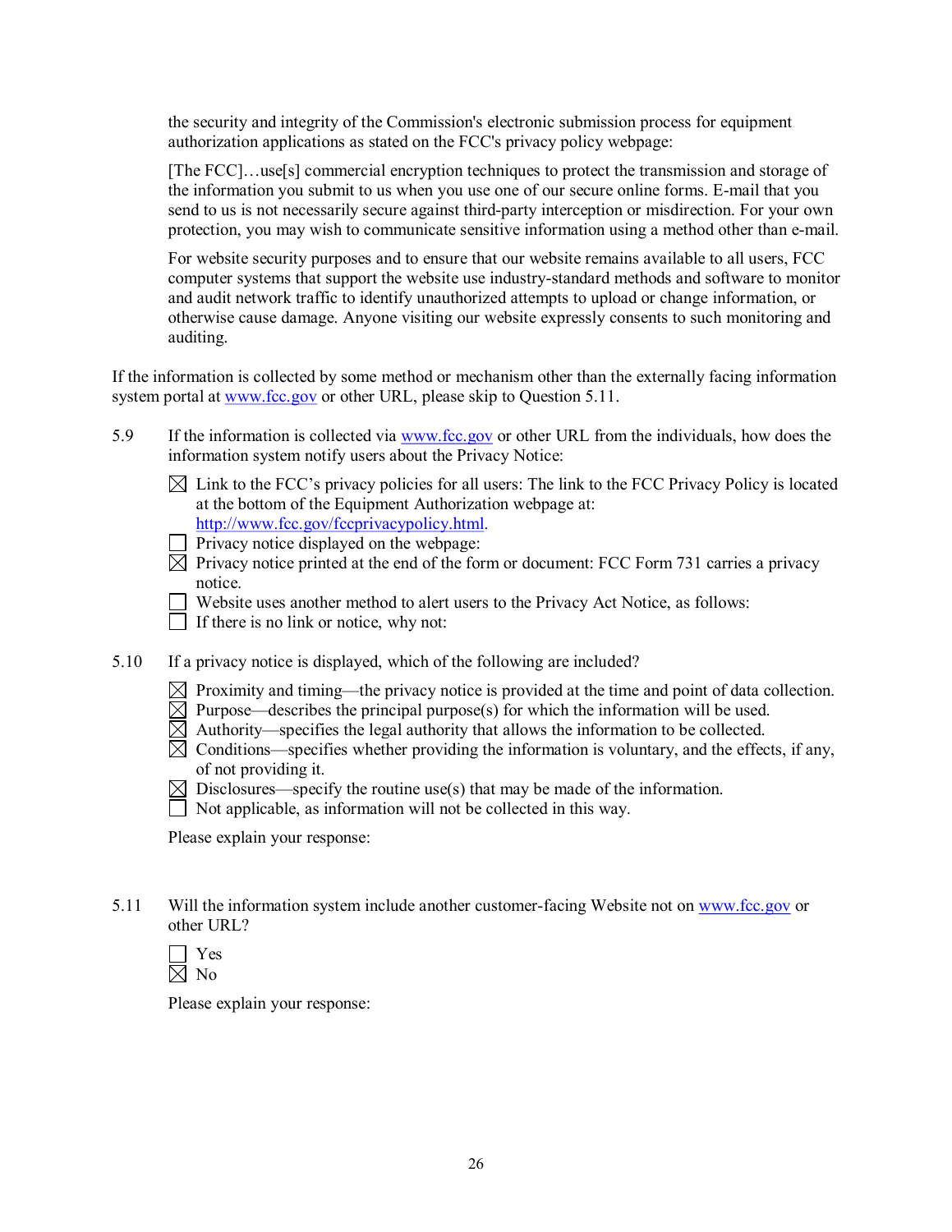If the information is collected by some method or mechanism in addition to or other than via the FCC Internet website at [www.fcc.gov](http://www.fcc.gov/) or the FCC Intranet for FCC employees and contractors working at the FCC, please skip to Question 5.14.

- 5.12 If the information system has a customer-facing website via the FCC Intranet for FCC employees and contractors working at the FCC, does this website(s) have a Privacy Act Notice and how is it displayed?
	- Yes Notice is displayed prominently on this FCC Intranet website: Link is provided to a general FCC Privacy Notice for all users:  $\Box$  Privacy Notice is printed at the end of the form or document: Website uses another method to alert users to the Privacy Act Notice:  $\Box$  No:

If there is no Privacy Act Notice, please explain why not:

5.13 If a privacy notice is displayed, which of the following information is included?

| Proximity and timing—the privacy notice is provided at the time and point of data collection. |  |  |  |  |  |  |
|-----------------------------------------------------------------------------------------------|--|--|--|--|--|--|
|-----------------------------------------------------------------------------------------------|--|--|--|--|--|--|

Purpose—describes the principal purpose(s) for which the information will be used.

Authority—specifies the legal authority that allows the information to be collected.

Conditions—specifies if providing the information is voluntary, and the effects, if any, of not providing it.

Disclosures—specify the routine use(s) that may be made of the information.

 $\Box$  Not applicable, as information will not be collected in this way.

Please explain your response:

| If information is collected by some method or mechanism other than by fax, e-mail, FCC form(s), or |  |
|----------------------------------------------------------------------------------------------------|--|
| regular mail, please skip to Question 5.16.                                                        |  |

| 5.14 | If information is collected from the individual by fax, e-mail, FCC form(s), regular mail, or some |  |
|------|----------------------------------------------------------------------------------------------------|--|
|      | other means not listed above, how is the privacy notice provided?                                  |  |

| $\Box$ Privacy notice is on the document, <i>e.g.</i> , FCC form, <i>etc.</i> |  |
|-------------------------------------------------------------------------------|--|
|-------------------------------------------------------------------------------|--|

|  |  |  |  | $\Box$ Privacy notice displayed on the webpage where the document is located: |  |
|--|--|--|--|-------------------------------------------------------------------------------|--|
|--|--|--|--|-------------------------------------------------------------------------------|--|

|                 | $\Box$ Statement on the document notifies the recipient that they may read the FCC Privacy Notice |
|-----------------|---------------------------------------------------------------------------------------------------|
| at www.fcc.gov. |                                                                                                   |

 $\Box$  Website or FCC document uses other method(s) to alert users to the Privacy Act Notice:

 $\Box$  Privacy notice is provided via a recorded message or given verbally by the FCC staff handling telephone calls:

 $\Box$  No link or notice, please explain why not:

| $\perp$ Not applicable, as personally identifiable information (PII) will not be collected. |
|---------------------------------------------------------------------------------------------|
|---------------------------------------------------------------------------------------------|

| 5.15 |  |  | If a privacy notice is displayed, which of the following information is included? |  |
|------|--|--|-----------------------------------------------------------------------------------|--|
|------|--|--|-----------------------------------------------------------------------------------|--|

| Proximity and timing—the privacy notice is provided at the time and point of data collection. |  |  |  |
|-----------------------------------------------------------------------------------------------|--|--|--|
|                                                                                               |  |  |  |

Purpose—describes the principal purpose(s) for which the information will be used.

Authority—specifies the legal authority that allows the information to be collected.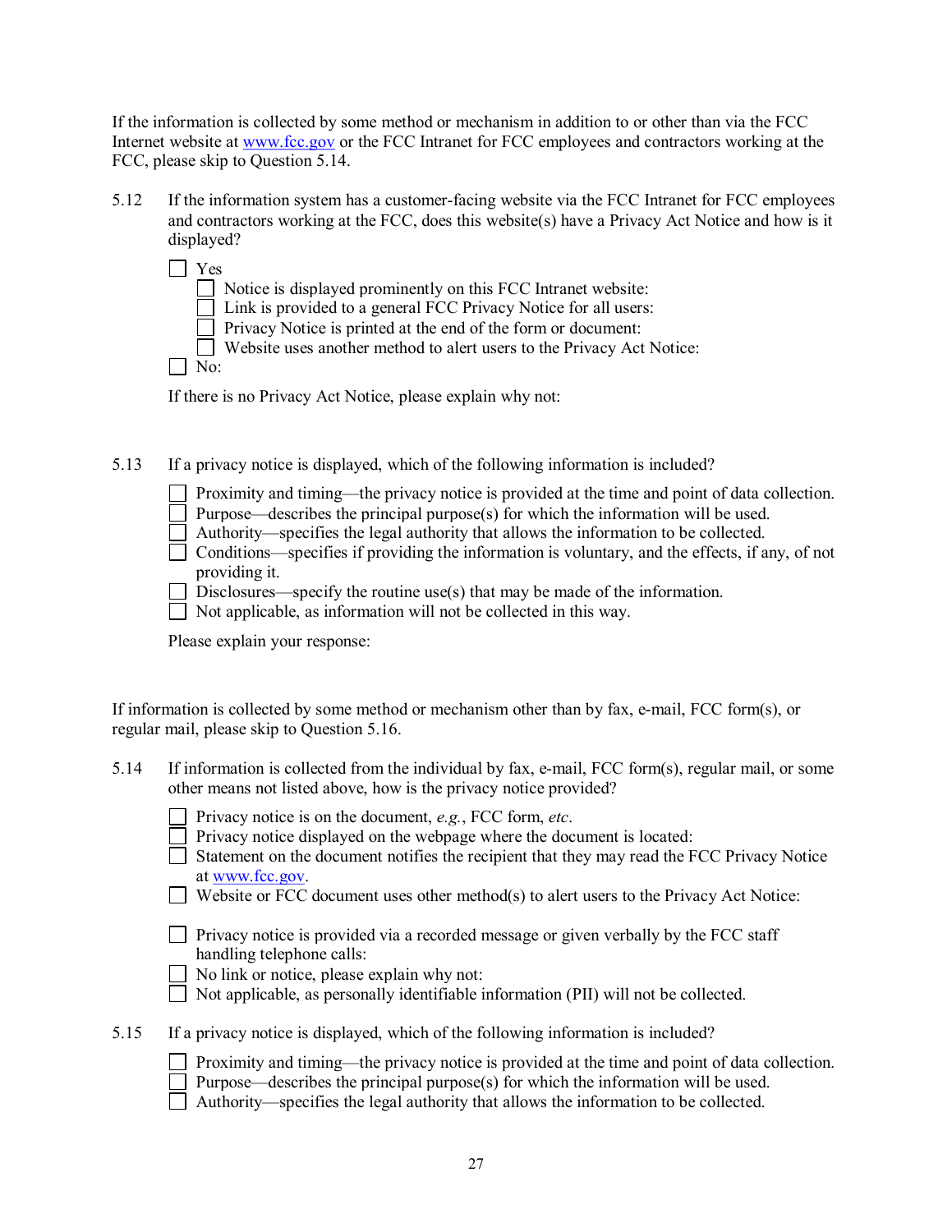$\Box$  Conditions—specifies if providing the information is voluntary, and the effects, if any, of not providing it.

Disclosures—specify the routine use(s) that may be made of the information.

 $\Box$  Not applicable, as information will not be collected in any other way.

Please explain your response:

If there is no access to the information system from outside the FCC via [www.FCC.gov](http://www.fcc.gov/) or other URL, please skip to Question 5.17.

5.16 If consumers may access the information and/or the information system on-line via www.FCC.gov, does it identify ages or is it directed to people under 13 years old?

Please explain your response:

The FCC's policy in regard to the "Interaction With Children" on the Commission's websites is as follows:

[The FCC's]…[w]ebsite contains some pages that offer educational content to children. It is FCC policy, in compliance with the requirements of the Children's Online Privacy Protection Act (COPPA), not to collect information online about or from children age 13 and under, except when it is needed to identify a submission or to answer a question. Under no circumstances will any of this information be used for another purpose or shared with third parties, nor will personally identifying information be published on the FCC website.

5.17 Will the FCC use the newly obtained information or revised information in this information covered by the existing system of records notice (SORN) to make a determination about the individual?

Yes  $\boxtimes$  No

Please explain your response:

The FCC's Equipment Authorization Records and Files information system, including the PII that is covered by FCC/OET2, "Equipment Authorization Records and Files" SORN, contains the information that applicants submit, *i.e.*, FCC Form 731, "Application for Equipment Authorization" and any supporting documentation, which OET uses to conduct its review, analysis, and determination of whether the equipment complies with FCC regulations governing the technical rules for licensed transmitters and unlicensed devices in the RF spectrum and whether the applicant/licensee has made requisite FCC fees and payments as part of the approval process.

5.18 Do individuals have the right to decline to provide personally identifiable information (PII)?

| Y<br>es |  |
|---------|--|
| N.<br>റ |  |

Please explain your response:

Individuals who submit applications on FCC Form 731 and provide the accompanying supporting documentation are required to provide minimal PII, which is stored in the FCC's Equipment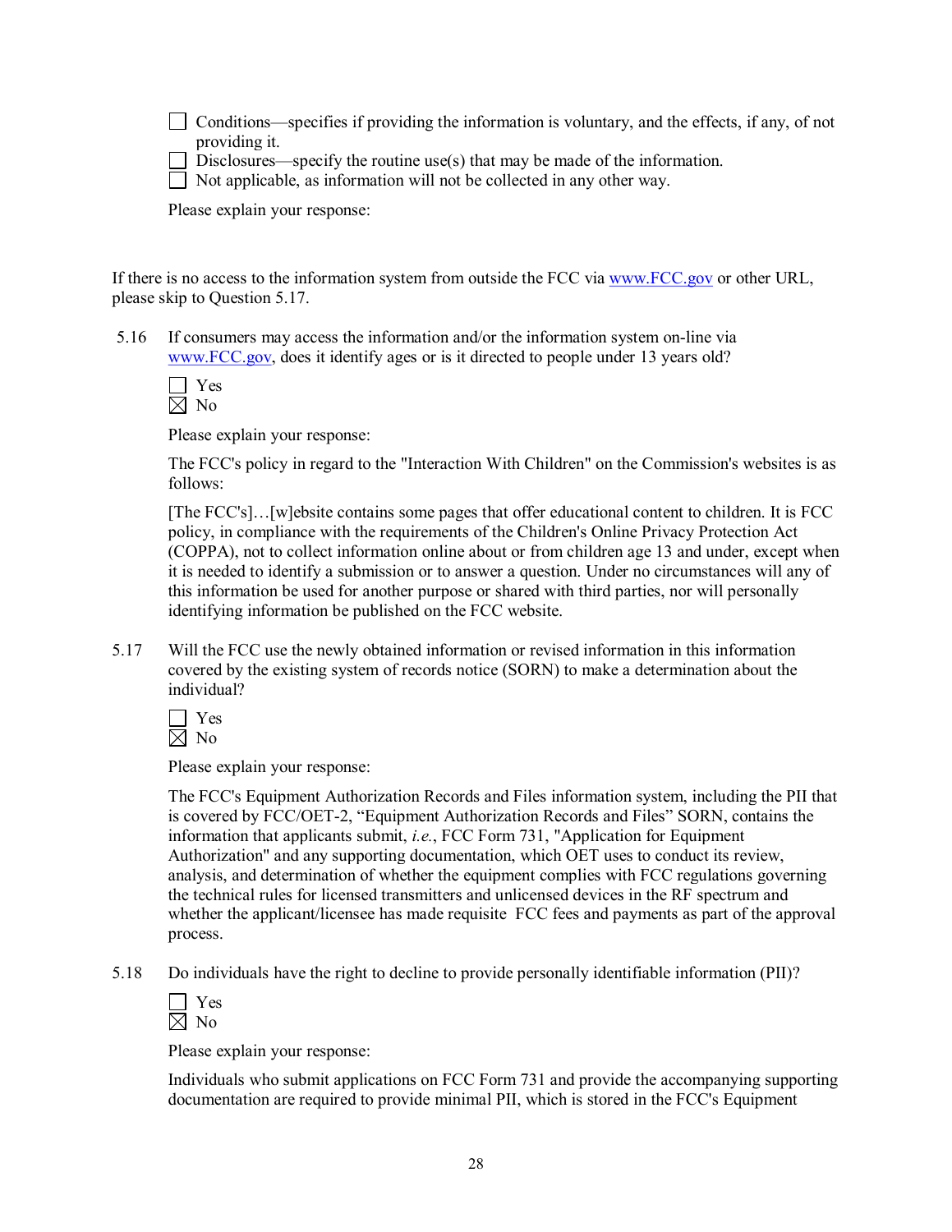Authorization Records and Files information system, including the PII that is covered by FCC/OET-2, "Equipment Authorization Records and Files" SORN. OET needs this minimal PII from individuals for identification purposes related to the OET staff's review and processing of the individual's application for equipment authorization.

5.19 Do individuals have the right to consent to particular uses of their personal information?

| Y<br>es |  |
|---------|--|
| V<br>റ  |  |

Please explain your response:

Individuals who submit applications on FCC Form 731 and provide the accompanying supporting documentation are required to provide minimal PII, which is stored in the FCC's Equipment Authorization Records and Files information system, including the PII that is covered by FCC/OET-2, "Equipment Authorization Records and Files" SORN. OET needs this minimal PII from individuals for identification purposes related to the OET staff's review and processing of the individual's application for equipment authorization.

If individuals do not have the right to consent to the use of their information, please skip to Question 5.22.

- 5.20 If individuals have the right to consent to the use of their personal information, how does the individual exercise this right?
- 5.21 What processes are used to notify and to obtain consent from the individuals whose personal information is being collected?
- 5.22 Is the information, *i.e*., records, data, documents, *etc*., that the information system collects, uses, maintains, *etc*., being used to produce reports on the individuals whose PII is part of this information covered by the system of records notice (SORN)?

| ×.<br>÷ |  |
|---------|--|
| ٠<br>ገ  |  |

Please explain your response:

The Equipment Authorization Records and Files information system does not produce any reports on any PII pertaining to applicants, licensees, or filers. This information in the Equipment Authorization Records Files information system is used as follows:

- (1) To make a determination of compliance with equipment proposed for marketing with the administrative and technical requirements of the FCC as they relate to equipment using the radio frequency (RF) spectrum; and
- (2) To determine the interference potential of equipment proposed for marketing with that of equipment currently operating in both the licensed and unlicensed radio services.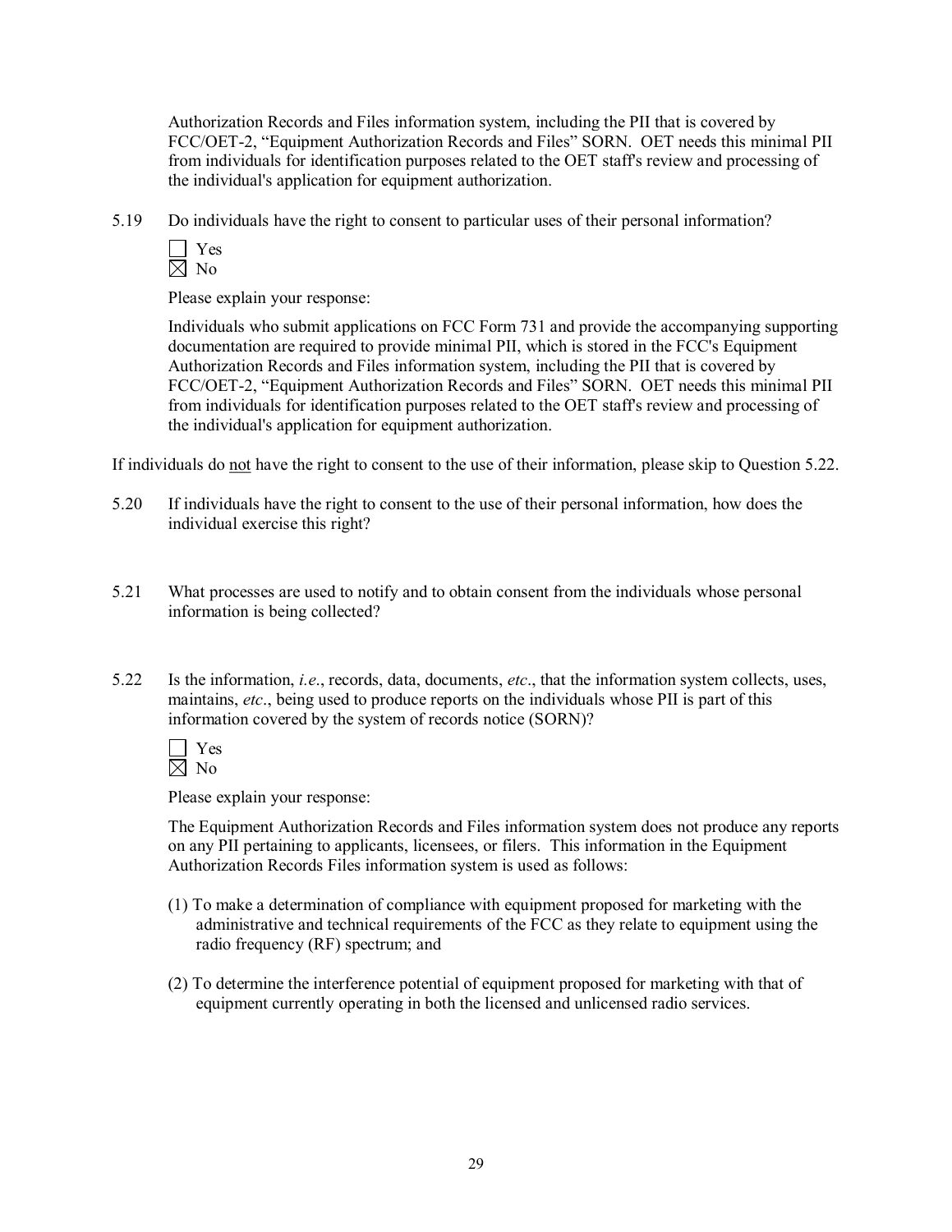- 5.23 What safeguards and security measures, including physical and technical access controls, are in place to secure the information and to minimize unauthorized access, use, or dissemination of the information that is stored and maintained in the information system? (Check all that apply)
	- $\boxtimes$  Account name  $\nabla$  Passwords  $\boxtimes$  Accounts are locked after a set period of inactivity  $\boxtimes$  Passwords have security features to prevent unauthorized disclosure, *e.g.*, "hacking"  $\boxtimes$  Accounts are locked after a set number of incorrect attempts One time password token Other security features:  $\boxtimes$  Firewall  $\Box$  Virtual private network (VPN)  $\overline{\boxtimes}$  Data encryption:  $\boxtimes$  Intrusion detection application (IDS) Common access cards (CAC) Smart cards: Biometrics Public key infrastructure (PKI)  $\boxtimes$  Locked file cabinets or fireproof safes  $\boxtimes$  Locked rooms, with restricted access when not in use Locked rooms, without restricted access Documents physically marked as "sensitive"  $\overline{\boxtimes}$  Guards  $\boxtimes$  Identification badges  $\boxtimes$  Key cards  $\boxtimes$  Cipher locks  $\boxtimes$  Closed circuit TV (CCTV) **Other:**
- 5.24 Please explain what staff security training and other measures are in place to assure that the security and privacy safeguards are maintained adequately?

All FCC employees and contractors who work with the information that is collected, used, stored and maintained in the Equipment Authorization Records and Files information system, including the PII that is covered by FCC/OET2, "Equipment Authorization Records and Files" SORN, are required to complete privacy training. In addition the OET staff provides various notices and warnings to the employees and contractors who have access that the PII is not to be shared or disclosed without authorization.

- 5.25 How often are security controls reviewed?
	- $\Box$  Six months or less:
	- $\boxtimes$  One year: The OET staff reviews the security controls in the Equipment Authorization Records and Files information system at least annually.
	- $\Box$  Two years
	- Three years
	- Four years
	- $\top$  Five years
	- Other: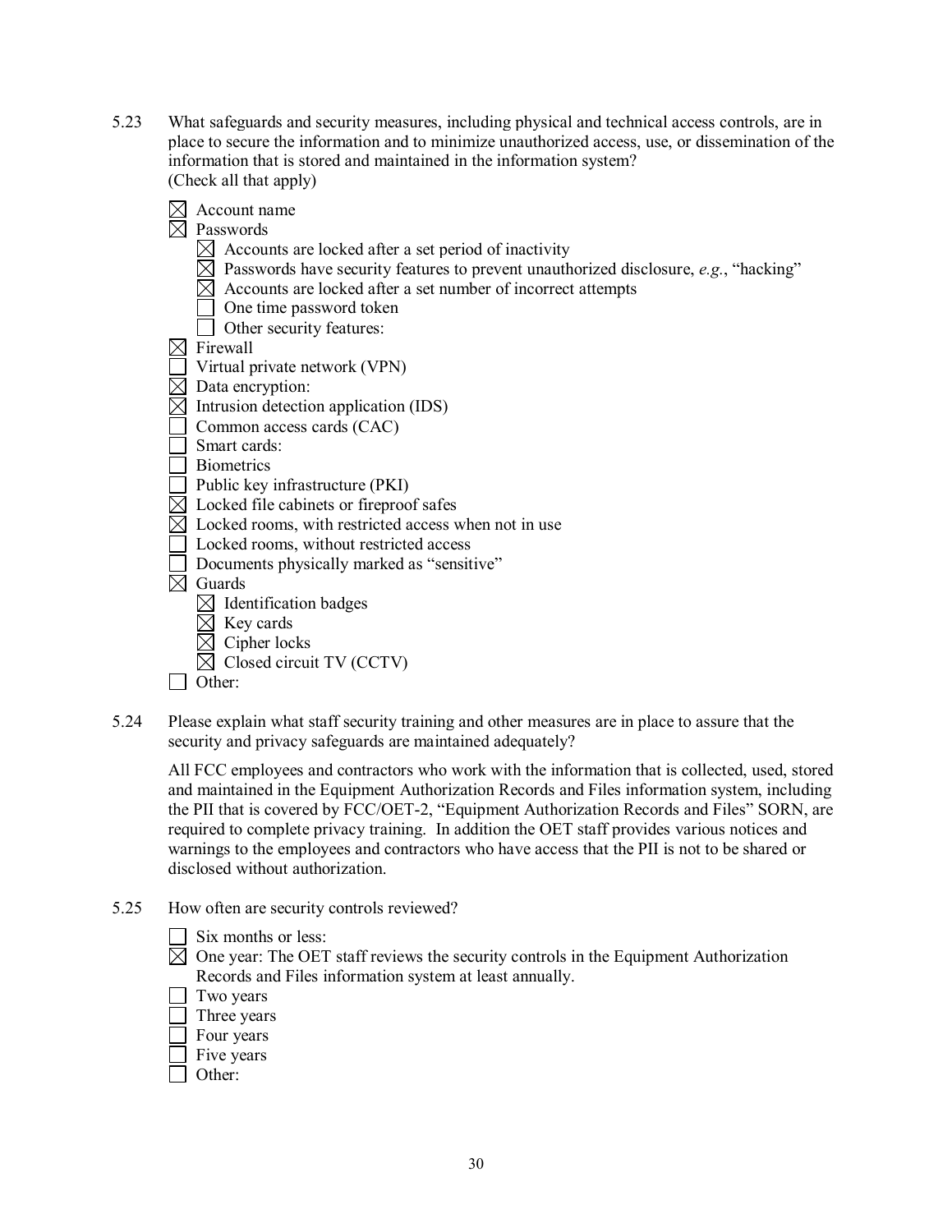- 5.26 How often are personnel (information system administrators, users, information system/information system developers, contractors, *etc*.) who use the information system trained and made aware of their responsibilities for protecting the information?
	- $\boxtimes$  One year: In September 2006, the FCC inaugurated a Commission-wide privacy training program, which has required all FCC employees and contractors to complete an initial privacy training course when joining the Commission. FCC employees and contactors must take a privacy refresher course annually thereafter as required by the Office of Management and Budget (OMB).  $\Box$  Two years Three years Four years Five years

 $\Box$  There is no training

 $\Box$  Other:

If privacy training is provided, please skip to Question 5.28.

- 5.27 What are the safeguards to insure that there are few opportunities for disclosure, unavailability, modification, and/or damage to the information system covered by this system of records notice (SORN), and/or prevention of timely performance of FCC operations if operational training is not provided?
- 5.28 How often must staff be "recertified" that they understand the risks when working with personally identifiable information (PII)?
	- $\Box$  Less than one year:
	- $\boxtimes$  One year: The OET staff requires that the FCC employees and contractors who have access to the data in the Equipment Authorization Records and Files information system must be trained at once a year about their responsibilities for protecting the PII contained in the information system.
	- $\Box$  Two years
	- Three or more years
	- $\Box$  Other re-certification procedures:
- 5.29 Do the Commission's training and security requirements for this information system that is covered by this system of records notice (SORN) conform to the requirements of the Federal Information Security Management Act (FISMA)?
	- $\boxtimes$  Yes No

Please explain your response:

The FCC's training and security requirements comply with FISMA regulations.

If the Privacy Threshold Analysis was completed recently as part of the information system's evaluation, please skip to Question 5.34.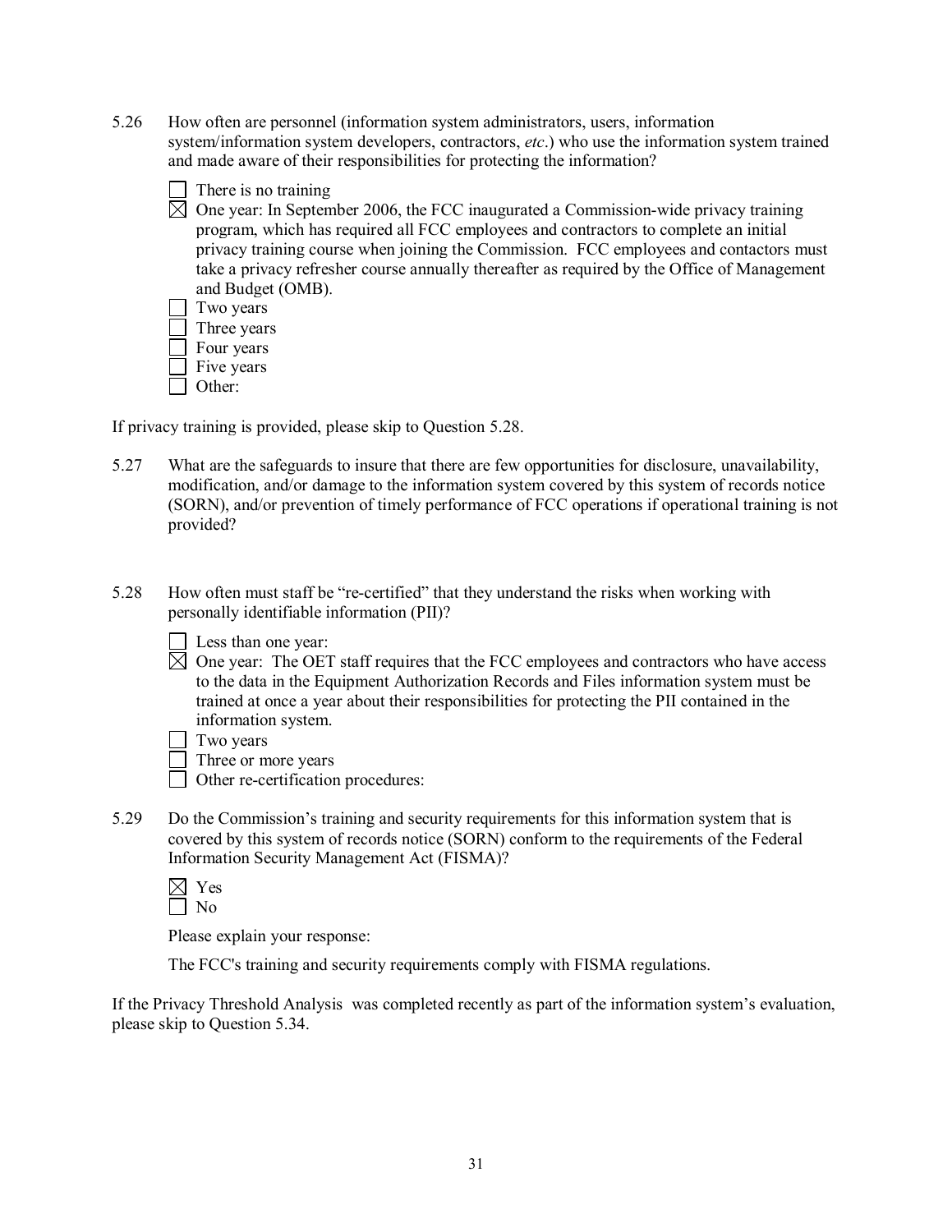5.30 What is the potential impact on individuals on whom the information is maintained in the information system(s) if unauthorized disclosure or misuse of information occurs? (check one)

 $\boxtimes$  Results in little or no harm, embarrassment, inconvenience, or unfairness to the individual. Results in moderate harm, embarrassment, inconvenience, or unfairness to the individual. Results in significant harm, embarrassment, inconvenient, or unfairness to the individual.

Please explain your response:

The Equipment Authorization Records and Files information system requires individuals to provide only minimal PII with their applications, *i.e*., their name and address, which is necessary for the FCC staff to identify each individual who is submitting an application for equipment authorization.

5.31 Is the impact level for the information system(s) covered by this system of records notice (SORN) consistent with the guidelines as determined by the FIPS 199 assessment?

| Ξ |  |
|---|--|
|   |  |

Please explain your response:

The impact level for the PII that is collected, used, and maintained in the Equipment Authorization Records and Files information system, and which is covered by FCC/OET2, "Equipment Authorization Records and Files" SORN, is consistent with the FIPS 199 assessment guidelines.

5.32 Has a "Certification and Accreditation" (C&A) been completed for the information system(s) covered this system of records notice (SORN)?

 $\boxtimes$  Yes  $\Box$  No

If yes, please explain your response and give the C&A completion date:

The C&A for the Equipment Authorization Records and Files information system was completed in March 2009 as part of the three year review and approval cycle.

5.33 Has the Chief Information Officer (CIO) and/or the Chief Security Officer (CSO) designated this information system as requiring one or more of the following:

Independent risk assessment:

- Independent security test and evaluation:
- $\boxtimes$  Other risk assessment and/or security testing procedures, *etc.*: The FCC conducts an "in" house" review.

| $\Box$ Not applicable: |
|------------------------|
|------------------------|

5.34 Is the system using technology in ways that the Commission has not done so previously, *i.e*., Smart Cards, Caller-ID, *etc*?

| − |  |
|---|--|
|   |  |

Please explain your response:

The Equipment Authorization Records and Files information system does not include any smart cards or other technologies that the FCC has not used previously.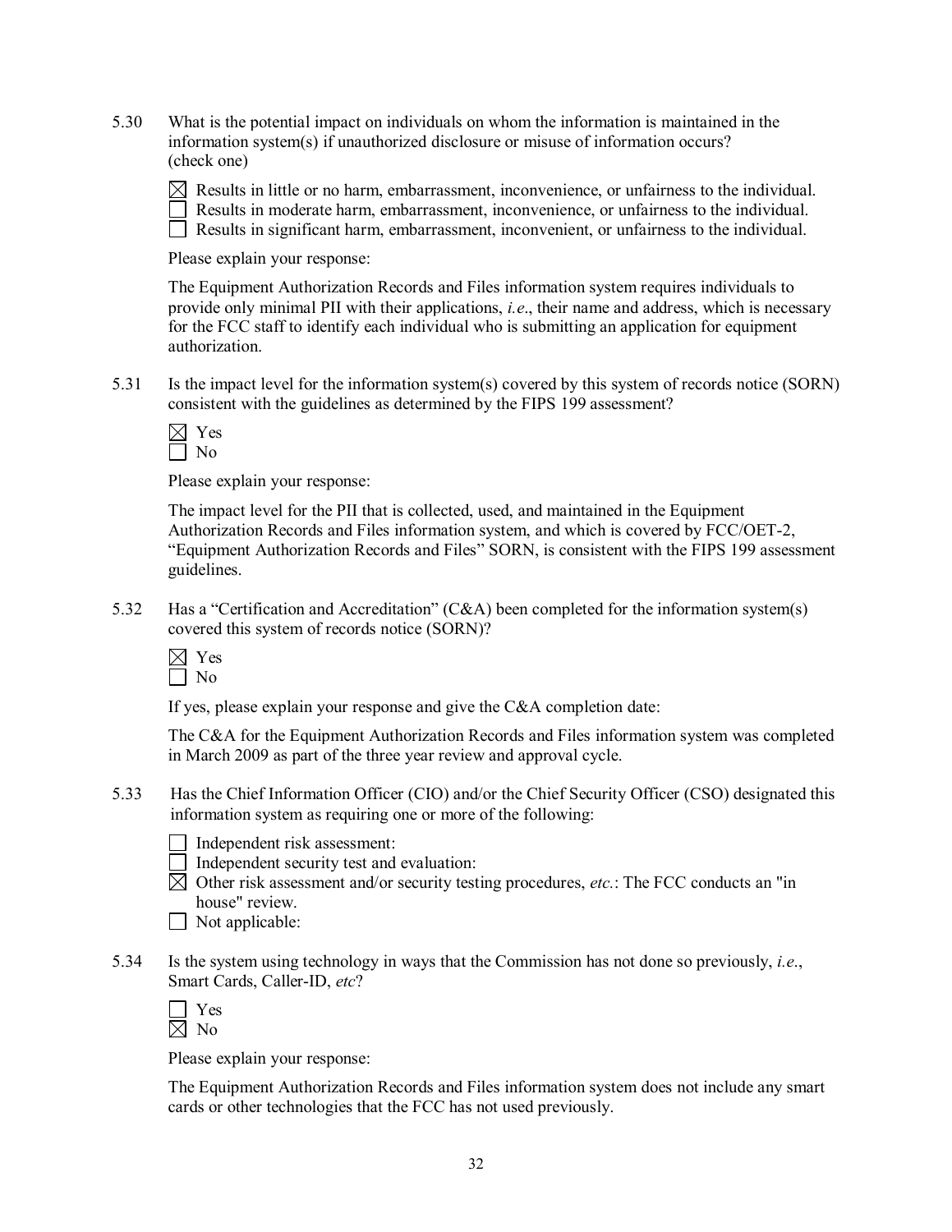5.35 How does the use of the technology affect the privacy of the general public and FCC employees and contractors?

The Equipment Authorization Records and Files information system has minimal impact on the privacy of individuals who file applications for equipment authorization using FCC Form 731. The FCC requires that individuals provide only minimal PII so that the OET staff can process the applications. Otherwise, individuals who are applicants/registrants/licensees must use their FCC Registration Number (FRN) to conduct business with the FCC. The FRN obviates the need for individuals to provide additional PII.

5.36 Will the information system that is covered by this system of records notice (SORN) include a capability to identify, locate, and/or monitor individuals?

$$
\frac{\square}{\boxtimes} \frac{\text{Yes}}{\text{No}}
$$

Please explain your response:

The Equipment Authorization Records and Files information system purposes are to use the information that individuals provide on their applications for equipment authorization:

- (1) to make a determination whether the equipment that is proposed for marketing meets the FCC's administrative and technical requirements for equipment using the RF spectrum; and
- (2) to determine the equipment's interference potential with equipment operating in both the licensed and unlicensed radio services.

If the information system does not include any monitoring capabilities, please skip to **Section 6.0 Information Collection Requirements under the Paperwork Reduction Act (PRA):**

- 5.37 If the information system includes these technical capabilities identified in Questions 5.34 through 5.36 above, what kinds of information will be collected as a function of the monitoring of individuals?
- 5.38 Does the information system covered by this system of records notice (SORN) contain any controls, policies, and procedures to prevent unauthorized monitoring?

| ═ |  |
|---|--|
|   |  |

Please explain your response:

#### **Section 6.0 Information Collection Requirements under the Paperwork Reduction Act (PRA):**

- 6.1 Does this system of records notice (SORN) require non-FCC employees and contractors to perform any paperwork or recordkeeping activities?
	- $\boxtimes$  Yes, individuals, who are not FCC employees or contractions, are required to complete paperwork or recordkeeping functions or activities, *i.e.*, fill out forms and/or licensees, participate in surveys, and or maintain records *etc*.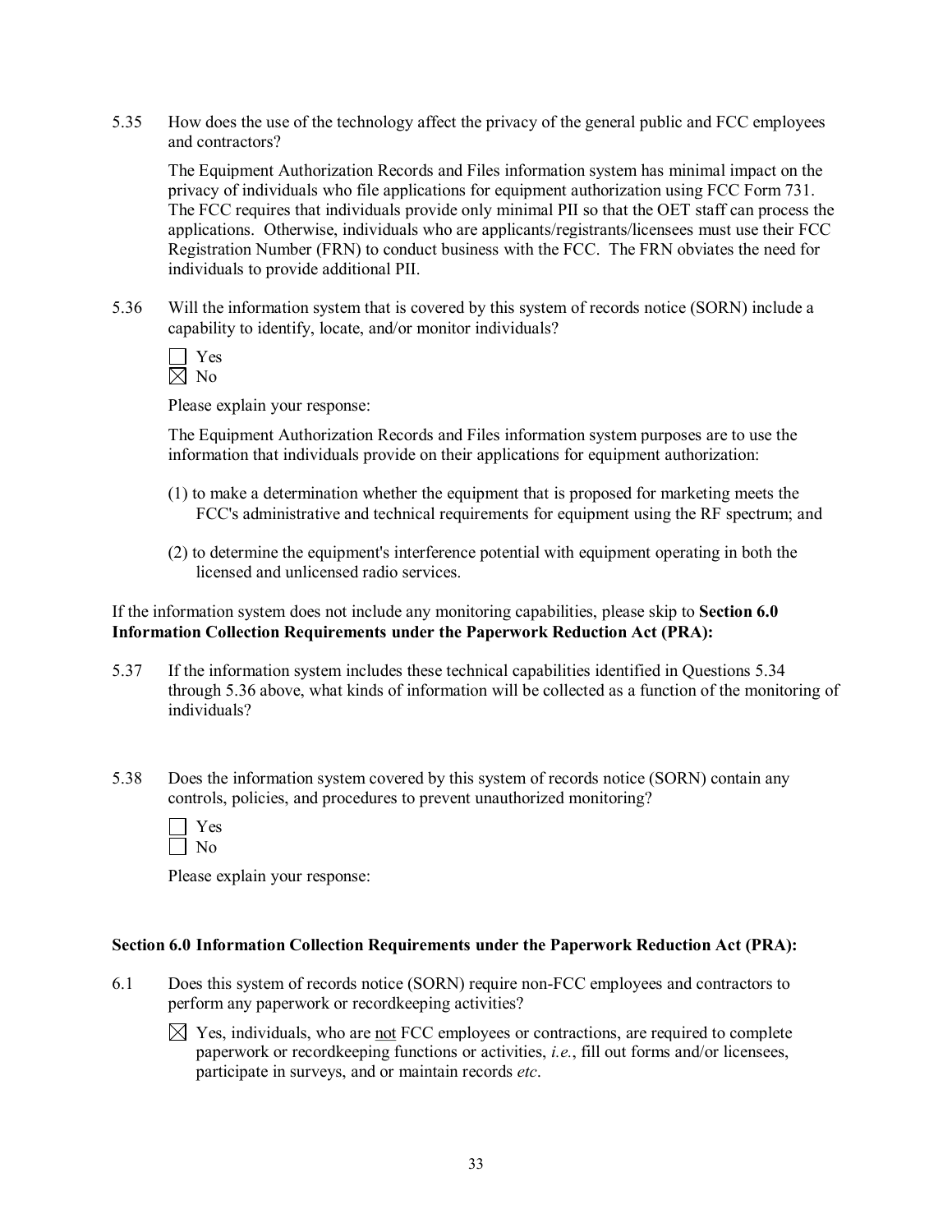Please explain your response:

The Equipment Authorization Records and Files information system, including the PII that is covered by FCC/OET2, "Equipment Authorization Records and Files" SORN, uses FCC Form 731, "Application for Equipment Authorization."

 $\Box$  No, individuals, who are <u>not</u> FCC employees or contractors, are <u>not</u> required to perform any paperwork or recordkeeping functions or activities

Please explain your response:

 $\Box$  No, this system of records notice includes only FCC employees and/or contractors, which exempts it from the PRA. Please skip to **Section 7.0 Correction and Redress:**

6.2 If the website requests information, such as the information necessary to complete an FCC form, license, authorization, *etc*., has the information collection covered by this system of records notice (SORN) been identified for possible inclusion under the FCC's Paperwork Reduction Act (PRA) requirements?

| = |  |
|---|--|
| ٦ |  |

Please explain your response:

FCC Form 731 has been approved by the Office of Management and Budget (OMB) as part of the FCC's information collection budget as required by the Paperwork Reduction Act.

If there are no PRA information collections associated with the information system or its applications, please skip to **Section 7.0 Correction and Redress:**

6.3 If there are one or more PRA information collections that are covered by this system of records notice (SORN) that are associated with the information system's databases and paper files, please list the OMB Control Number, Title of the collection, and Form number(s) as applicable for the information collection(s):

3060-0057, Equipment Authorization Form, FCC Form 731.

6.4 If there are any FCC forms associated with the information system(s) covered by this system of records notice (SORN), do the forms carry the Privacy Act notice?

 $\boxtimes$  Yes: FCC Form 731 carries a Privacy Act notice.

No

Not applicable—the information collection does not include any forms.

6.5 Have the system managers contacted the Performance Evaluation and Records Management (PERM) staff to coordinate PRA requirements and submission of the information collection to the Office of Management and Budget?

 $\boxtimes$  Yes  $\Box$  No

Please explain your response:

The OET staff has coordinated the PRA requirements with PERM.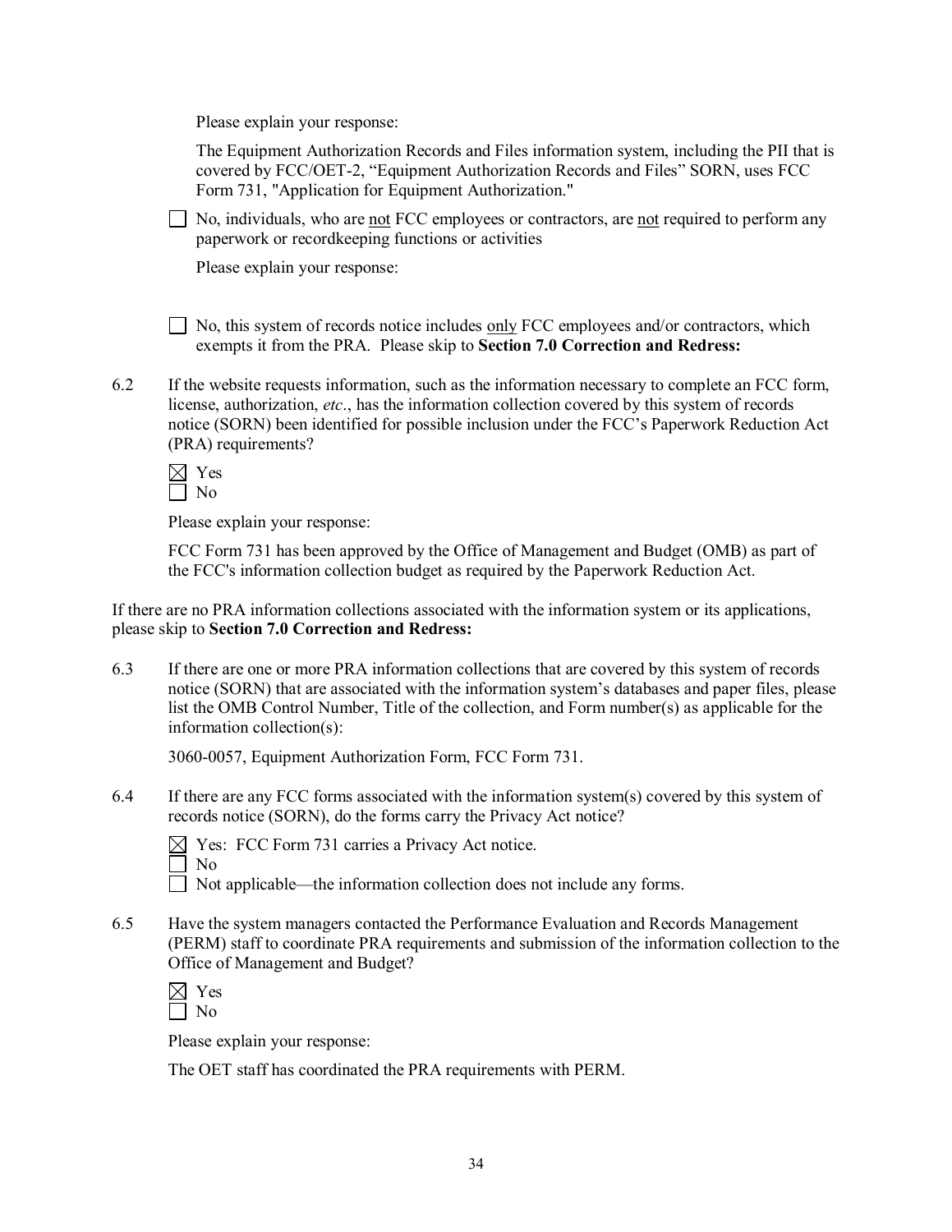#### **Section 7.0 Correction and Redress:**

7.1 Are the procedures for individuals wishing to inquire whether this system of records notice (SORN) contains information about them consistent with the FCC Privacy Manual procedures and FCC rules under 47 CFR §§ 0.554 – 0.555 for the Privacy Act and Freedom of Information Act (FOIA) requirements?

| ٠<br>- |  |
|--------|--|
|        |  |

Please explain your response, and if this is an existing system of records notice (SORN), please specify what, if anything, is changing in this procedure:

Individuals wishing to inquire whether the Equipment Authorization Records and Files information system, which is covered by the FCC/OET2, "Equipment Authorization Records and Files" SORN, contains information about them may address their inquiries to the system manager in the Office of Engineering and Technology (OET). This is consistent with FCC rules under 47 CFR §§ 0.554 – 0.555 for the Privacy Act, as noted in this SORN.

7.2 Are the procedures for individuals to gain access to their own records/information/data in this information system that is covered by this system of records notice (SORN) consistent with the FCC Privacy Manual procedures and FCC rules under 47 CFR §§ 0.554 – 0.555 for the Privacy Act and Freedom of Information Act (FOIA) requirements?

| -        |  |
|----------|--|
| . 1<br>ገ |  |

Please explain your response, and if this is an existing system of records notice (SORN), please specify what, if anything, is changing in this procedure:

Individuals who seek access to the information about them that is contained in the Equipment Authorization Records and Files information system, and which is covered by FCC/OET-2. "Equipment Authorization Records and Files" SORN, may address their inquiries to the system manager in the Office of Engineering and Technology(OET). This is consistent with FCC policies and rules under 47 CFR §§ 0.554 – 0.555, as noted in the SORN.

7.3 Are the procedures for individuals seeking to correct or to amend records/information/data about them in the information system that is covered by this system of records notice (SORN) consistent with the FCC Privacy Manual procedures and FCC rules under 47 CFR  $\S$ § 0.556 – 0.558?

| −      |  |
|--------|--|
| í<br>∩ |  |

Please explain your response, and if this is an existing system of records notice (SORN), please specify what, if anything, is changing in this procedure:

Individuals seeking to correct or to amend information about them in the Equipment Authorization Records and Files information system, which is covered by FCC/OET2, "Equipment Authorization Records and Files" SORN, may address their inquiries to the system manager in the Office of Engineering and Technology (OET). This is consistent with FCC policies and rules under 47 CFR §§ 0.556 – 0.558, as noted in the SORN.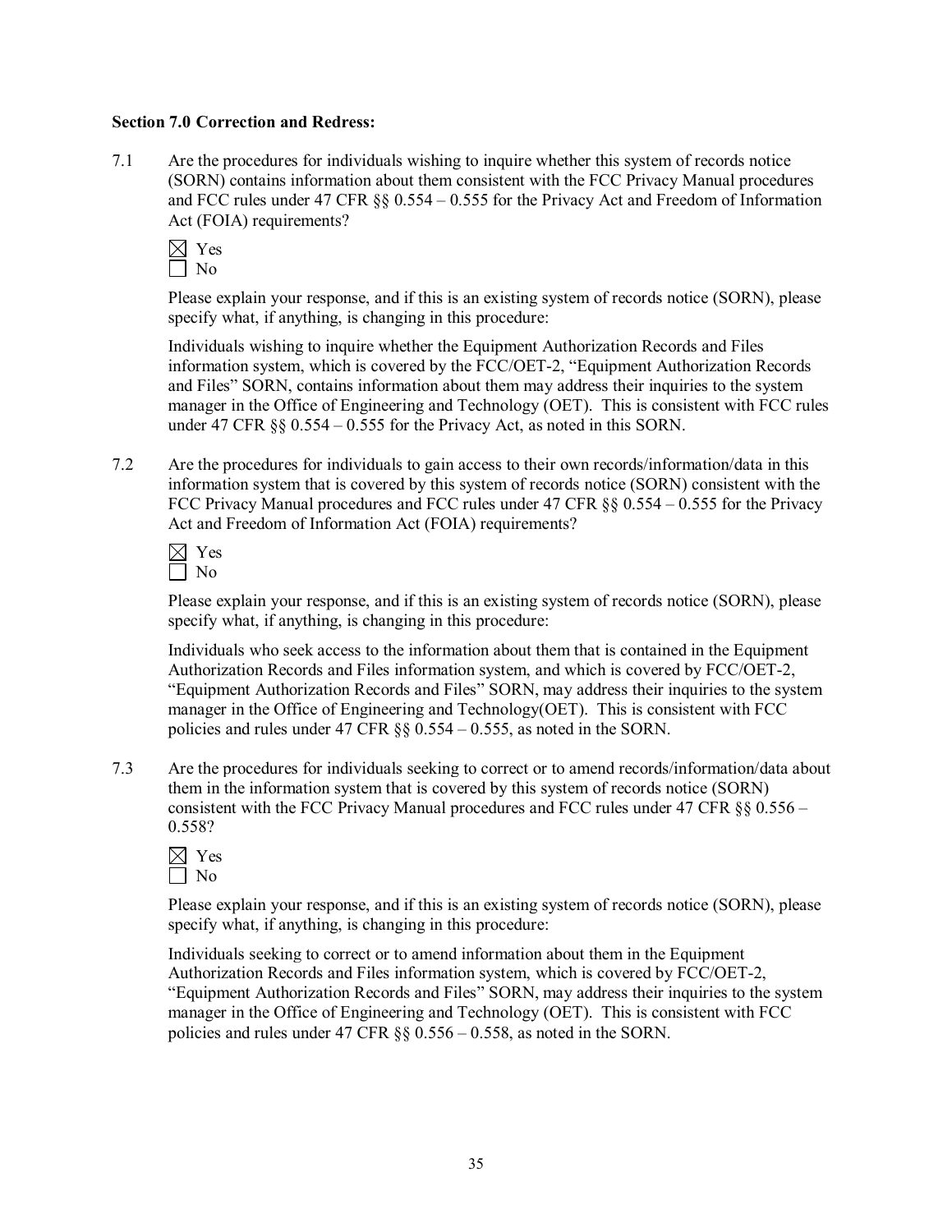7.4 Does the FCC provide any redress to amend or correct information about an individual covered by this system of records notice (SORN), and if so, what alternatives are available to the individual, and are these consistent with the FCC Privacy Manual procedures and FCC rules under 47 CFR §§ 0.556 – 0.558?

| ╾<br>۰ |  |
|--------|--|
| ï<br>١ |  |

Please explain your response:

Individuals seeking any redress to amend or to correct information about them in the Equipment Authorization Records and Files information system, which is covered by FCC/OET2, "Equipment Authorization Records and Files" SORN, may address their inquiries to the system manager in the Office of Engineering and Technology (OET). This is consistent with FCC policies and rules under 47 CFR §§ 0.556 – 0.558, as noted in the SORN.

If this is a new system of records notice (SORN), please skip to Question 7.6.

7.5 Have the sources for the categories of records in the information system(s) covered by this system of records notice (SORN) changed?



Please explain your response, and if this is an existing system of records notice (SORN), please specify what, if anything, is changing in this procedure:

The sources for the categories of records in the FCC/OET-2, "Equipment Authorization Records and Files" SORN, which covers the PII that is collected, used, and maintained by the Equipment Authorization Records and Files information system remain unchanged. These record sources are:

- (1) FCC Form 731, "Application for Equipment Authorization;"
- (2) Supporting exhibits, test results, and related documentation, all of which may be submitted with the application to demonstrate compliance with the technical rules for licensed transmitters and unlicensed devices as required by FCC Rules under 47 C.F.R. Parts 2, 15 and 18.
- 7.6 Does this system of records notice (SORN) claim any exemptions to the notification, access, and correction, and/or amendment procedures as they apply to individuals seeking information about them in this SORN, and if so, are these exemptions consistent with the FCC Privacy Manual procedures and FCC rules under 47 CFR §§ 0.561?

Yes  $\boxtimes$  No

Please explain your response, and if this is an existing system of records notice (SORN), please specify what, if anything, is changing in this procedure:

FCC/OET2, "Equipment Authorization Records and Files" SORN, does not claim any exemption to the notification, access, and correction, and/or amendment procedures as they apply to individuals seeking information about themselves in this SORN.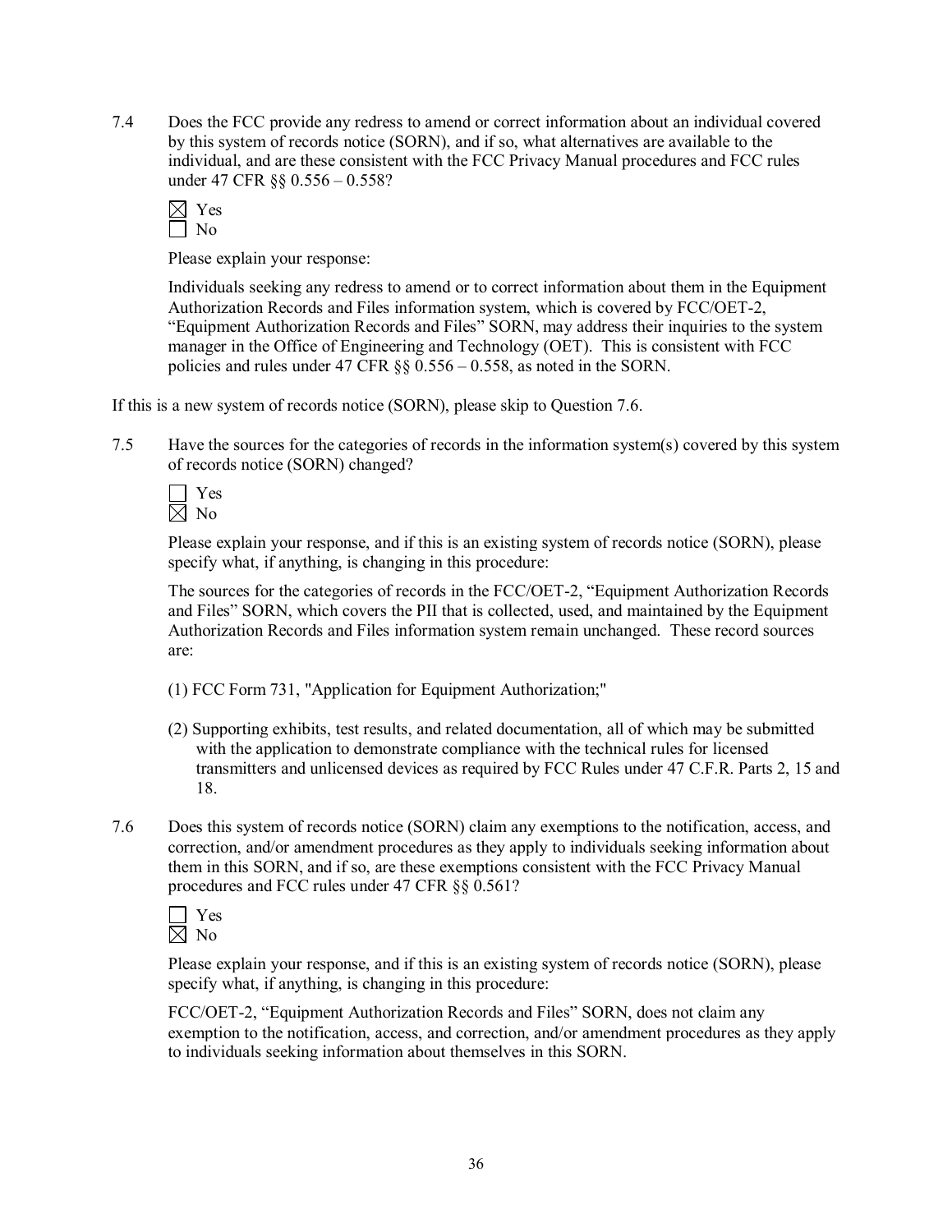7.7 What processes are in place to monitor and to respond to privacy and/or security incidents? Please specify what is changing if this is an existing system of records notice (SORN) that is being updated or revised?

The OET supervisors issue periodic reminders to their employees and contactors that the information in the Equipment Authorization Records and Files information system's electronic database, which is covered by FCC/OET-2, "Equipment Authorization Records and Files" SORN, is "non public for internal use only." The OET supervisors also notify those granted access to the information that they are to keep the information confidential and to safeguard any printed materials.

7.8 How often is the information system audited to ensure compliance with FCC and OMB regulations and to determine new needs?

| Six months or less   |
|----------------------|
| $\bigcap_{n \geq 1}$ |

One year

- Two years Three years
- Four years
- $\Box$  Five years
- $\boxtimes$  Other audit scheduling procedure(s): The OET staff reviews components of the Equipment Authorization Records and Files information system as part of the bureau's Paperwork Reduction Act (PRA) review of its information collections.

## **Section 8.0 Consumer Satisfaction:**

- 8.1 Is there a customer satisfaction survey included as part of the public access to the information covered by this system of records notice (SORN)?
	- Yes  $\boxtimes$  No  $\Box$  Not applicable

Please explain your response:

If there are no Consumer Satisfaction requirements, please skip to **Section 9.0 Risk Assessment and Mitigation:**

8.2 Have any potential Paperwork Reduction Act (PRA) issues been addressed prior to implementation of the customer satisfaction survey?

| - |
|---|
|   |

Please explain your response:

If there are no PRA issues, please skip to **Section 9.0 Risk Assessment and Mitigation:**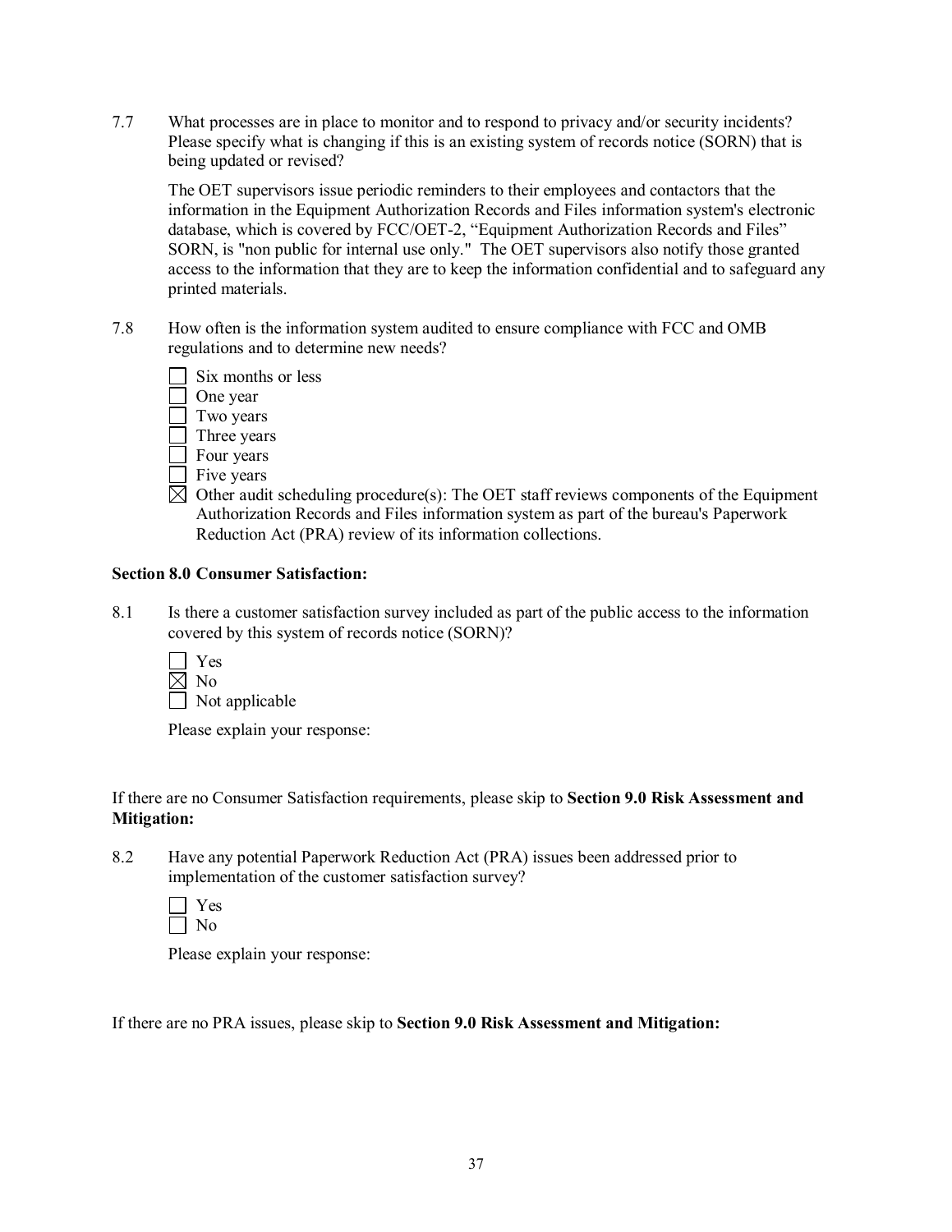8.3 If there are PRA issues, were these issues addressed in the PRA component of this PIA template?

Please explain your response:

#### **Section 9.0 Risk Assessment and Mitigation:**

9.1 What are the potential privacy risks for the information covered by this system of records notice (SORN), and what practices and procedures have you adopted to minimize them?

| <b>Risks:</b>                                                                                                                                                                                                                                                                                           | <b>Mitigating factors:</b>                                                                                                                                                                                                                                                                                                                     |  |
|---------------------------------------------------------------------------------------------------------------------------------------------------------------------------------------------------------------------------------------------------------------------------------------------------------|------------------------------------------------------------------------------------------------------------------------------------------------------------------------------------------------------------------------------------------------------------------------------------------------------------------------------------------------|--|
| Some of the information in the<br>a.<br><b>Equipment Authorization Records</b><br>and Files information system's<br>personally identifiable information<br>(PII) is contained in electronic<br>records that are stored in the OET<br>Laboratory's computer network<br>databases.                        | PII that is contained in the electronic records is<br>a.<br>protected in the OET Laboratory's computer<br>network databases, which require users to<br>provide log-ins, passwords, and other access<br>rights and security measures that are designed<br>to protect these records.                                                             |  |
| Individuals who file applications on<br>$b_{\cdot}$<br>FCC Form 731 using the OET<br><b>Equipment Authorization Electronic</b><br>Filing World Wide Web site are<br>members of the public-at-large. The<br>FCC may need to verify that<br>applications and the accompanying<br>documentation are valid. | b. The OET reviews each application, including<br>FCC Form 731 and supporting documentation<br>to insure that the application and the<br>accompanying materials meet the criteria for<br>Commission approval of the equipment<br>authorization. Failure to comply with the FCC<br>regulations will result in the application's<br>disapproval. |  |

9.2 What is the projected production/implementation date for the database(s):

| Initial implementation:   | April 2006     |
|---------------------------|----------------|
| Secondary implementation: | September 2009 |
| Tertiary implementation:  |                |
| Other implementation:     |                |

9.3 Are there any ancillary and/or auxiliary information system(s) applications linked to this information system that is covered by this system of records notice (SORN), which may also require a Privacy Impact Assessment (PIA)?

| - |  |
|---|--|
|   |  |